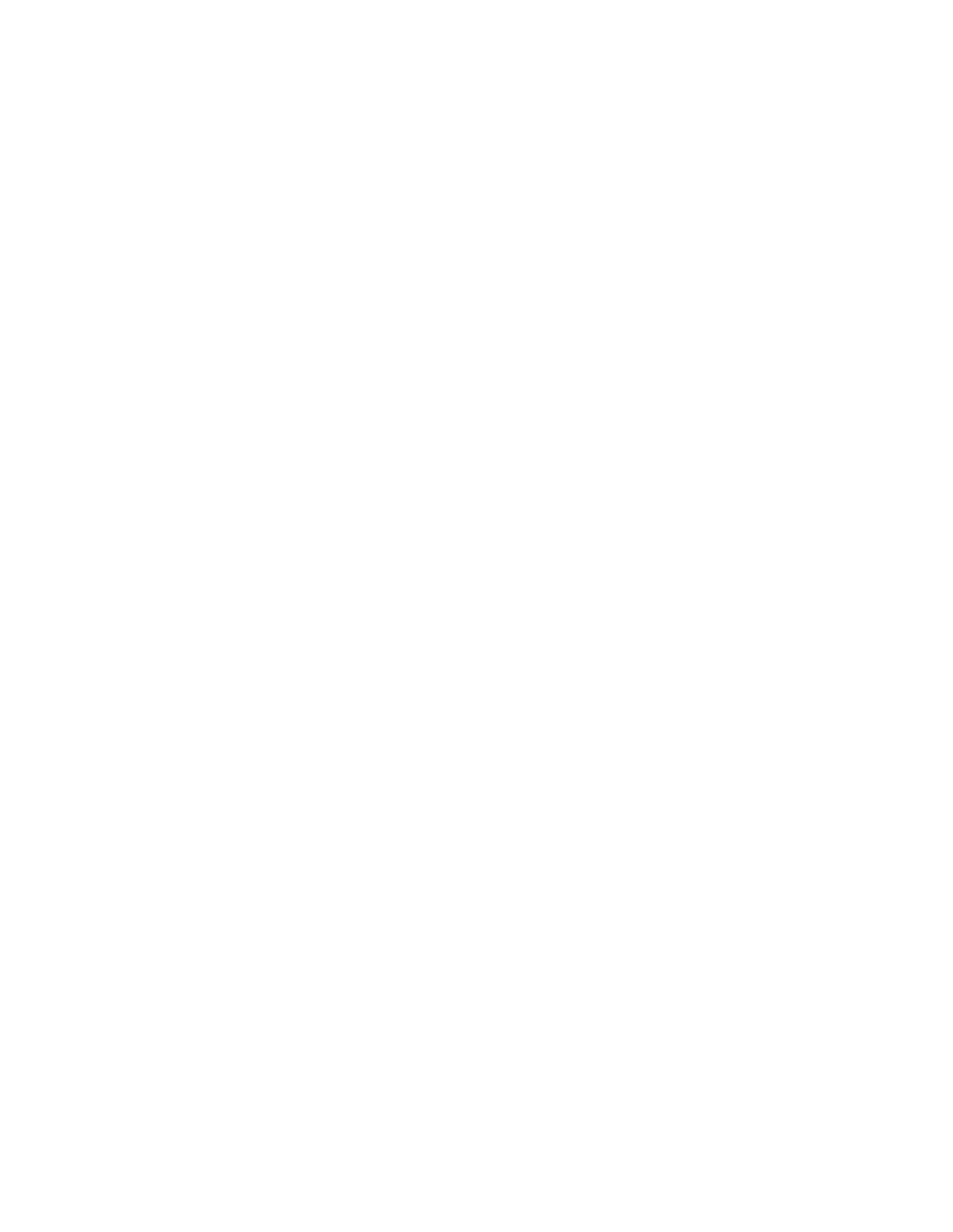# **Understanding Your Consumer Deposit Accounts**

This chart describes the features and benefits of your new Equity Bank deposit account. Enjoy no monthly service charges on your account for one statement cycle or 30 days, whichever is less. **Questions?** Call us at 1 (888) 733-5041 or email us at customerservice@equitybank.com.

|                                                            | <b>Essential Checking</b>                                                                                               | <b>Elite Checking</b> | <b>Preferred Checking</b>                         | <b>Eco Savings</b>                                                                                                   | <b>Senior Checking</b> | <b>Tribute Money Market</b>                                                       |
|------------------------------------------------------------|-------------------------------------------------------------------------------------------------------------------------|-----------------------|---------------------------------------------------|----------------------------------------------------------------------------------------------------------------------|------------------------|-----------------------------------------------------------------------------------|
| <b>Minimum</b><br><b>Deposit to Open</b>                   | \$100                                                                                                                   | \$100                 | \$100                                             | \$100                                                                                                                | \$100                  | \$1,000                                                                           |
| <b>Minimum</b><br><b>Balance</b><br><b>Required</b>        | \$100 minimum<br>daily balance or<br>at least one direct<br>deposit of \$100 per<br>month                               | None                  | \$2,000<br>minimum daily balance                  | \$200 minimum<br>daily balance                                                                                       | None                   | \$1,000<br>minimum daily balance                                                  |
| <b>Monthly Service</b><br>Charge                           | \$7<br>waived if minimum<br>daily balance<br>requirement or at least<br>one direct deposit of<br>\$100 per month is met | \$6                   | \$10<br>waived if minimum<br>daily balance is met | \$5,<br>waived if minimum<br>balance is maintained<br>or owner is under the<br>age of 18                             | None                   | \$5,<br>waived if minimum<br>balance is maintained                                |
| Variable<br><b>Interest Rate</b><br>(APY)                  | None                                                                                                                    | None                  | 0.05% APY*                                        | 0.10% APY*<br>Varies by region                                                                                       | None                   | Tiered - see chart<br>below                                                       |
| <b>Interest</b><br><b>Calculation</b>                      | None                                                                                                                    | None                  | Compounded monthly,<br>credited to account        | Compounded<br>quarterly, credited to<br>account                                                                      | None                   | Compounded monthly,<br>credited to account                                        |
| <b>Balance</b><br><b>Computation</b><br><b>Method</b>      | None                                                                                                                    | None                  | Applies periodic<br>rate to the daily<br>balance  | Applies periodic<br>rate to the average<br>daily balance                                                             | None                   | Applies periodic<br>rate to the average<br>daily balance                          |
| <b>Transaction</b><br><b>Limitations</b>                   | Unlimited                                                                                                               | Unlimited             | Unlimited                                         | 2 withdrawals or<br>transfers per month;<br>\$1 for each additional<br>withdrawal                                    | Unlimited              | 6 withdrawals or<br>transfers per month;<br>\$1 for each additional<br>withdrawal |
| eStatement                                                 | Included at no charge                                                                                                   | Included at no charge | Included at no charge                             | Included at no charge                                                                                                | Included at no charge  | Included at no charge                                                             |
| <b>Monthly</b><br><b>Printed</b><br><b>Statement</b>       | \$5 Per Month                                                                                                           | Complimentary         | \$5 Per Month                                     | \$5 per month for<br>periodic paper<br>statement, which will<br>produce monthly or<br>quarterly based on<br>activity | Complimentary          | Complimentary                                                                     |
| <b>Check Images</b><br>and Deposit<br><b>Ticket Images</b> | Available with Upgrade                                                                                                  | Included at no charge | Included at no charge                             | Included at no charge                                                                                                | Included at no charge  | Not available                                                                     |
| <b>Online Banking</b><br>& Bill Pay                        | Included at no charge                                                                                                   | Included at no charge | Included at no charge                             | Included at no charge                                                                                                | Included at no charge  | Included at no charge                                                             |
| <b>Requirements</b><br>for Earning<br><b>Interest</b>      | Not included                                                                                                            | Not included          | Minimum balance of<br>\$2,000                     | Competitive interest<br>rate earned on entire<br>account balance                                                     | Not included           | Competitive interest<br>rate earned on entire<br>account balance                  |

## **Tiers**

| <b>Account</b>              | <b>Average Daily Balance</b><br><b>Required to Obtain APY*</b> | APY*  |
|-----------------------------|----------------------------------------------------------------|-------|
|                             | $$0 - $999.99$                                                 | 0.01% |
| <b>Tribute Money Market</b> | $$1,000.00 - $24,999.99$                                       | 0.05% |
|                             | \$25,000.00 and greater                                        | 0.15% |

Transaction processing order: Credits, debits, or withdrawals from your account processed in this order: 1) 'Credit' transactions, 2) ATM or Debit Card transactions, 3) Checks, 4) ACH Payments and preauthorization. Items processed from highest dollar amount to lowest dollar amount within each category.

\*APY = Annual Percentage Yield

At our discretion, we may change the interest rate on your account, and we may change the interest rate at any time. There are no maximum or minimum interest rate limits for our accounts.

Interest begins to accrue for non-cash deposits on the business day of deposit.

APY is accurate as of publication and subject to change.

**Visit equitybank.com for more rate details.**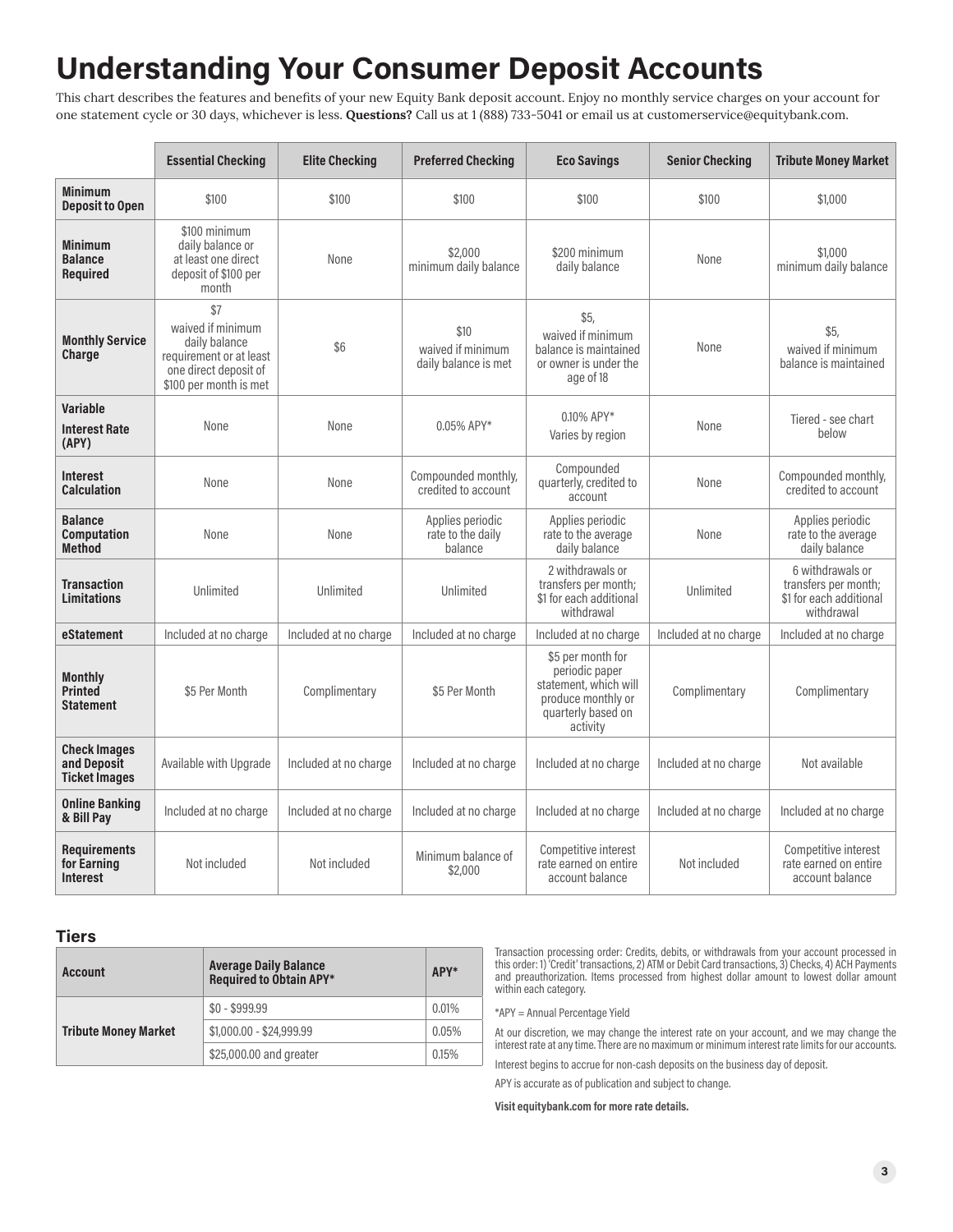# **Understanding Your Deposit Accounts**

This chart describes the features and benefits of your new Equity Bank deposit account. **Questions?** Call us at 1 (888) 733-5041 or email us at customerservice@equitybank.com.

|                                                     | <b>Community</b><br><b>Checking</b>                    | <b>Small Business</b><br><b>Checking</b>                                                                     | <b>Commercial</b><br><b>Analysis</b><br><b>Checking</b> | <b>Business</b><br><b>Interest</b><br><b>Checking</b>            | <b>Health Savings</b><br><b>Account</b>                                                                                                                      | <b>Christmas Club</b><br><b>Savings</b>                                | <b>Business Ignite</b><br><b>Money Market</b>                                        | <b>Business</b><br><b>Savings</b>                                                              |
|-----------------------------------------------------|--------------------------------------------------------|--------------------------------------------------------------------------------------------------------------|---------------------------------------------------------|------------------------------------------------------------------|--------------------------------------------------------------------------------------------------------------------------------------------------------------|------------------------------------------------------------------------|--------------------------------------------------------------------------------------|------------------------------------------------------------------------------------------------|
| <b>Minimum</b><br><b>Balance</b><br><b>Required</b> | \$300 daily<br>balance                                 | None                                                                                                         | None                                                    | \$2,500 minimum<br>daily balance                                 | None                                                                                                                                                         | None                                                                   | \$1.000<br>minimum daily<br>balance                                                  | \$200 minimum<br>daily balance                                                                 |
| <b>Monthly</b><br><b>Service</b><br>Charge          | \$5 if minimum<br>balance<br>requirement is<br>not met | None                                                                                                         | None                                                    | \$4.95                                                           | None                                                                                                                                                         | None                                                                   | \$5.<br>waived if<br>minimum balance<br>is maintained                                | \$5,<br>waived if<br>minimum<br>balance is<br>maintained or<br>owner is under<br>the age of 18 |
| <b>Interest</b><br><b>Bearing</b>                   | Yes (tiered)                                           | <b>No</b>                                                                                                    | N <sub>o</sub>                                          | Earns interest with<br>balance greater<br>than \$1,000           | Yes (tiered)                                                                                                                                                 | Compounded<br>quarterly,<br>credited to<br>account                     | Yes (tiered)                                                                         | 0.10% APY*<br>Varies by<br>region                                                              |
| <b>Transaction</b><br><b>Fees</b>                   | Unlimited check<br>writing                             | 200 items free,<br>\$0.20 for each<br>thereafter<br>30 bill payments<br>free, $$0.20$ for<br>each thereafter | None                                                    | None                                                             | Unlimited<br>(IRS limitations)<br>and rules apply)                                                                                                           | \$6 per withdrawal<br>on any debits<br>made between<br>Jan 1 - Sept 30 | 6 withdrawals<br>or transfers per<br>month: \$1 for<br>each additional<br>withdrawal | 2 withdrawals<br>or transfers per<br>month; \$1 for<br>each additional<br>withdrawal           |
| <b>Other</b><br><b>Features</b>                     | Free Bill Pay                                          | None                                                                                                         | Refer to your<br>banker for<br>analysis details         | Monthly service<br>charge waived<br>with eStatement<br>selection | \$100 minimum<br>opening balance<br>requirement<br>$$25+ minimum$<br>amount required<br>for all deposits<br>after opening<br><b>Tiered interest</b><br>rates | No fee for debits<br>made between<br>Oct 1 - Dec 31                    | None                                                                                 | None                                                                                           |

## **Tiers**

| <b>Account</b>                           | <b>Average Daily Balance</b><br><b>Required to Obtain APY*</b> | APY*     |
|------------------------------------------|----------------------------------------------------------------|----------|
|                                          | $$0 - $999.99$                                                 | 0.05%    |
| <b>Community Checking</b>                | \$1,000.00 - \$24,999.99                                       | 0.05%    |
|                                          | \$25,000.00 and greater                                        | 0.05%    |
|                                          | $$0 - $999.99$                                                 | $0.00\%$ |
| <b>Business Interest</b><br>Checking     | $$1,000.00 - $24,999.99$                                       | 0.05%    |
|                                          | \$25,000.00 and greater                                        | 0.05%    |
|                                          | $$0 - $24,999.99$                                              | 0.05%    |
| <b>Health Savings</b><br><b>Accounts</b> | \$2,500.00 - \$9,999.99                                        | 0.05%    |
|                                          | \$10,000.00 and greater                                        | 0.05%    |
| <b>Christmas Club</b><br>Savings         | \$0 and greater                                                | 0.05%    |
| <b>Business Ignite</b>                   | $$0 - $24.999.99$                                              | 0.05%    |
| <b>Money Market</b>                      | \$25,000.00 and greater                                        | $0.10\%$ |

\*APY = Annual Percentage Yield

At our discretion, we may change the interest rate on your account, and we may change the interest rate at any time. There are no maximum or minimum interest rate limits for our accounts.

Interest begins to accrue for non-cash deposits on the business day of deposit.

APY is accurate as of publication and subject to change.

**Visit equitybank.com for more rate details.**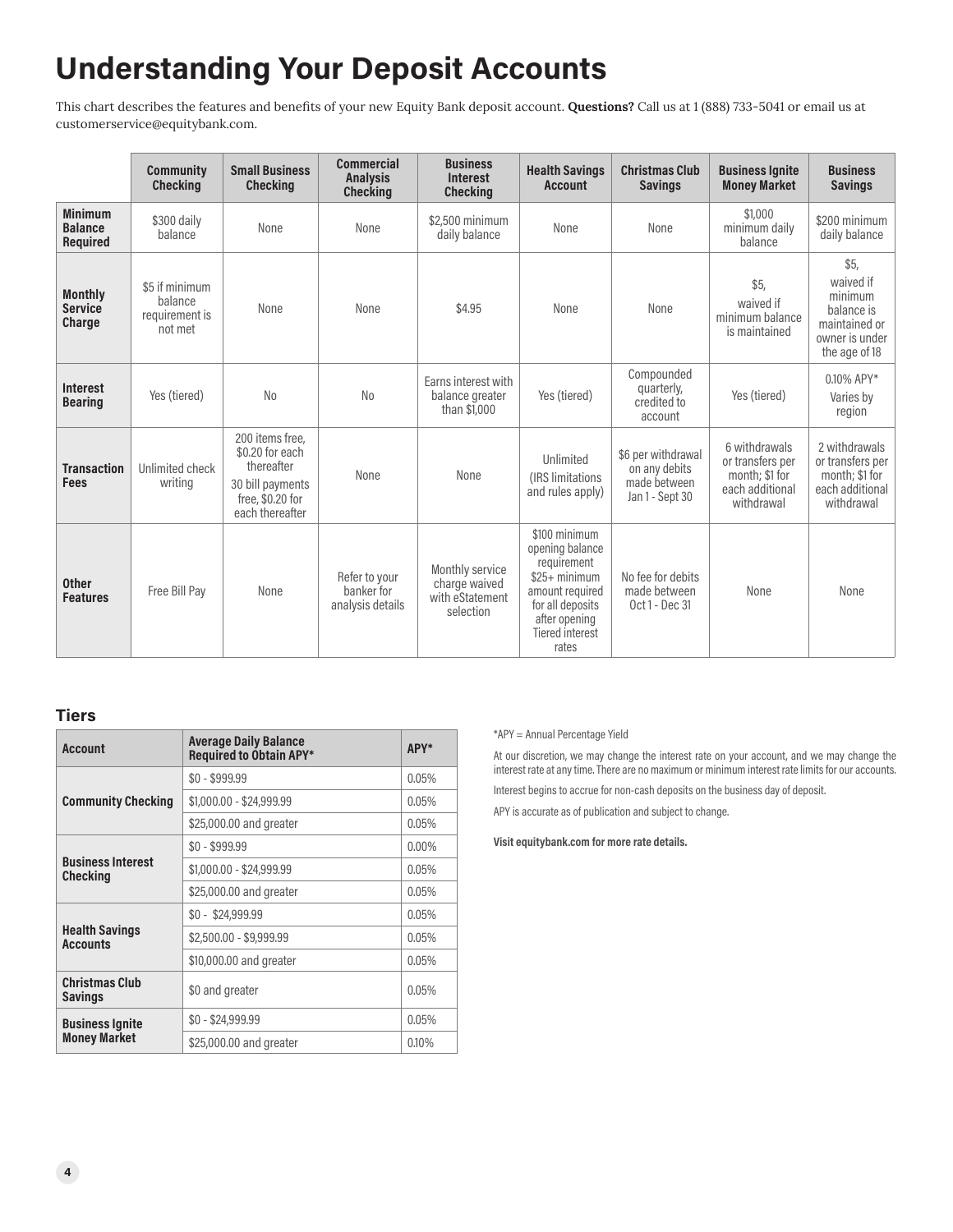# **Additional Account Information**

Please see the following terms, conditions, funds availability, and important additional information that relates to your accounts.

# **Terms and Conditions**

**(1) Important Information about Procedures for Opening a New Account.** To help the government fight the funding of terrorism and money laundering activities, federal law requires all financial institutions to obtain, verify, and record information that identifies each person who opens an account.

What this means for you: When you open an account, we will ask for your name, address, date of birth, and other information that will allow us to identify you. We may also ask to see your driver's license or other identifying documents.

**(2) Agreement.** This document, along with any other documents we give you pertaining to your account(s), is a contract that establishes rules which control your account(s) with us. Please read this carefully and retain it for future reference. If you sign the signature card or open or continue to use the account, you agree to these rules. You will receive a separate schedule of rates, qualifying balances, and fees if they are not included in this document. If you have any questions, please call us.

This agreement is subject to applicable federal laws, the laws of the state of Kansas and other applicable rules such as the operating letters of the Federal Reserve Banks and payment processing system rules (except to the extent that this agreement can and does vary such rules or laws). The body of state and federal law that governs our relationship with you, however, is too large and complex to be reproduced here. The purpose of this document is to:

- 1. summarize some laws that apply to common transactions;
- 2. establish rules to cover transactions or events which the law does not regulate;
- 3. establish rules for certain transactions or events which the law regulates but permits variation by agreement; and
- 4. give you disclosures of some of our policies to which you may be entitled or in which you may be interested.

If any provision of this document is found to be unenforceable according to its terms, all remaining provisions will continue in full force and effect. We may permit some variations from our standard agreement, but we must agree to any variation in writing either on the signature card for your account or in some other document. Nothing in this document is intended to vary our duty to act in good faith and with ordinary care when required by law.

As used in this document the words "we," "our," and "us" mean the financial institution and the words "you" and "your" mean the account holder(s) and anyone else with the authority to deposit, withdraw, or exercise control over the funds in the account. However, this agreement does not intend, and the terms "you" and "your" should not be interpreted, to expand an individual's responsibility for an organization's liability. If this account is owned by a corporation, partnership or other organization, individual liability is determined by the laws generally applicable to that type of organization. The headings in this document are for convenience or reference only and will not govern the interpretation of the provisions. Unless it would be inconsistent to do so, words and phrases used in this document should be construed so the singular includes the plural and the plural includes the singular.

**(3) Liability.** You agree, for yourself (and the person or entity you represent if you sign as a representative of another) to the terms of this account and the schedule of charges. You authorize us to deduct these charges, without notice to you, directly from the account balance as accrued. You will pay any additional reasonable charges for services you request which are not covered by this agreement.

Each of you also agrees to be jointly and severally (individually) liable for any account shortage resulting from charges or overdrafts, whether caused by you or another with access to this account. This liability is due immediately, and can be deducted directly from the account balance whenever sufficient funds are available. You have no right to defer payment of this liability, and you are liable regardless of whether you signed the item or benefited from the charge or overdraft.

You will be liable for our costs as well as for our reasonable attorneys' fees, to the extent permitted by law, whether incurred as a result of collection or in any other dispute involving your account. This includes, but is not limited to, disputes between you and another joint owner; you and an authorized signer or similar party; or a third party claiming an interest in your account. This also includes any action that you or a third party takes regarding the account that causes us, in good faith, to seek the advice of an attorney, whether or not we become involved in the

dispute. All costs and attorneys' fees can be deducted from your account when they are incurred, without notice to you.

**(4) Deposits.** We will give only provisional credit until collection is final for any items, other than cash, we accept for deposit (including items drawn "on us"). Before settlement of any item becomes final, we act only as your agent, regardless of the form of indorsement or lack of indorsement on the item and even though we provide you provisional credit for the item. We may reverse any provisional credit for items that are lost, stolen, or returned. Unless prohibited by law, we also reserve the right to charge back to your account the amount of any item deposited to your account or cashed for you which was initially paid by the payor bank and which is later returned to us due to an allegedly forged, unauthorized or missing indorsement, claim of alteration, encoding error or other problem which in our judgment justifies reversal of credit. You authorize us to attempt to collect previously returned items without giving you notice, and in attempting to collect we may permit the payor bank to hold an item beyond the midnight deadline. Actual credit for deposits of, or payable in, foreign currency will be at the exchange rate in effect on final collection in U. S. dollars. We are not responsible for transactions by mail or outside depository until we actually record them. We will treat and record all transactions received after our "daily cutoff time" on a business day we are open, or received on a day we are not open for business, as if initiated on the next business day that we are open. At our option, we may take an item for collection rather than for deposit. If we accept a third-party check for deposit, we may require any third-party indorsers to verify or guarantee their indorsements, or indorse in our presence.

#### **(5) Withdrawals.**

**Generally.** Unless clearly indicated otherwise on the account records, any of you, acting alone, who signs to open the account or has authority to make withdrawals may withdraw or transfer all or any part of the account balance at any time. Each of you (until we receive written notice to the contrary) authorizes each other person who signs or has authority to make withdrawals to indorse any item payable to you or your order for deposit to this account or any other transaction with us.

**Postdated Checks.** A postdated check is one which bears a date later than the date on which the check is written. We may properly pay and charge your account for a postdated check even though payment was made before the date of the check, unless we have received written notice of the postdating in time to have a reasonable opportunity to act. Because we process checks mechanically, your notice will not be effective and we will not be liable for failing to honor your notice unless it precisely identifies the number, date, amount and payee of the item.

**Checks and Withdrawal Rules.** If you do not purchase your check blanks from us, you must be certain that we approve the check blanks you purchase. We may refuse any withdrawal or transfer request which you attempt on forms not approved by us or by any method we do not specifically permit. We may refuse any withdrawal or transfer request which is greater in number than the frequency permitted, or which is for an amount greater or less than any withdrawal limitations. We will use the date the transaction is completed by us (as opposed to the date you initiate it) to apply the frequency limitations. In addition, we may place limitations on the account until your identity is verified.

Even if we honor a nonconforming request, we are not required to do so later. If you violate the stated transaction limitations (if any), in our discretion we may close your account or reclassify it as a transaction account. If we reclassify your account, your account will be subject to the fees and earnings rules of the new account classification.

If we are presented with an item drawn against your account that would be a "substitute check," as defined by law, but for an error or defect in the item introduced in the substitute check creation process, you agree that we may pay such item.

See the funds availability policy disclosure for information about when you can withdraw funds you deposit. For those accounts to which our funds availability policy disclosure does not apply, you can ask us when you make a deposit when those funds will be available for withdrawal. An item may be returned after the funds from the deposit of that item are made available for withdrawal. In that case, we will reverse the credit of the item. We may determine the amount of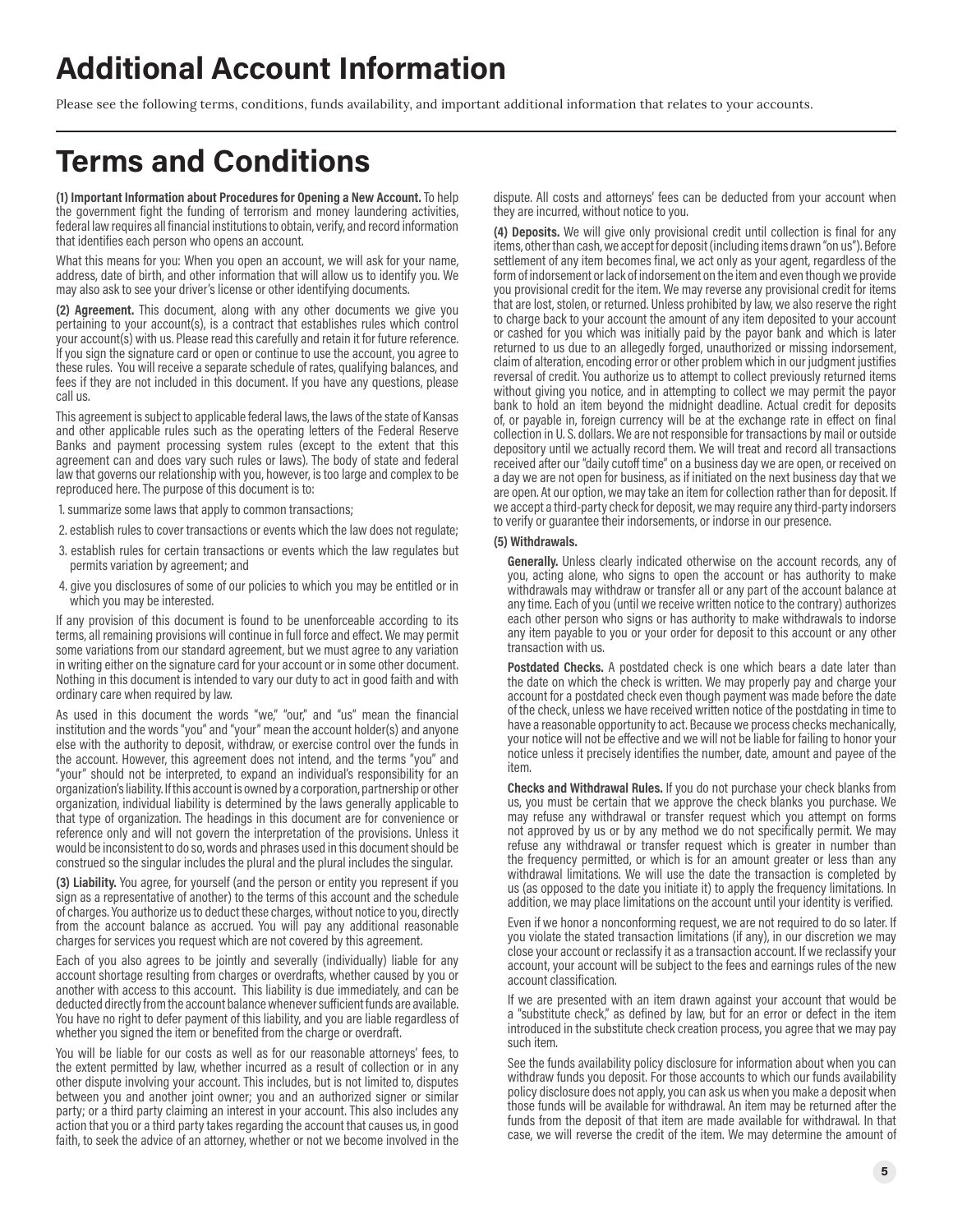available funds in your account for the purpose of deciding whether to return an item for insufficient funds at any time between the time we receive the item and when we return the item or send a notice in lieu of return. We need only make one determination, but if we choose to make a subsequent determination, the account balance at the subsequent time will determine whether there are insufficient available funds.

**A Temporary Debit Authorization Hold Affects Your Account Balance.** On debit card purchases, merchants may request a temporary hold on your account for a specified sum of money, which may be more than the actual amount of your purchase. When this happens, our processing system cannot determine that the amount of the hold exceeds the actual amount of your purchase. This temporary hold, and the amount charged to your account, will eventually be adjusted to the actual amount of your purchase, but it may be up to three days before the adjustment is made. Until the adjustment is made, the amount of funds in your account available for other transactions will be reduced by the amount of the temporary hold. If another transaction is presented for payment in an amount greater than the funds left after the deduction of the temporary hold amount, that transaction will be a nonsufficient funds (NSF) transaction if we do not pay it or an overdraft transaction if we do pay it. You will be charged an NSF or overdraft fee according to our NSF or overdraft fee policy. You will be charged the fee even if you would have had sufficient funds in your account if the amount of the hold had been equal to the amount of your purchase.

Here is an example of how this can occur - assume for this example the following: (1) you have opted-in to our overdraft services for the payment of overdrafts on ATM and everyday debit card transactions, (2) we pay the overdraft, and (3) our overdraft fee is \$35 per overdraft, but we do not charge the overdraft fee if the transaction overdraws the account by less than \$10.

You have \$120 in your account. You swipe your card at the card reader on a gasoline pump. Since it is unclear what the final bill will be, the gas station's processing system immediately requests a hold on your account in a specified amount, for example, \$80. Our processing system authorizes a temporary hold on your account in the amount of \$80, and the gas station's processing system authorizes you to begin pumping gas. You fill your tank and the amount of gasoline you purchased is only \$50. Our processing system shows that you have \$40 in your account available for other transactions (\$120 - \$80 = \$40) even though you would have \$70 in your account available for other transactions if the amount of the temporary hold was equal to the amount of your purchase (\$120 - \$50 = \$70). Later, another transaction you have authorized is presented for payment from your account in the amount of \$60 (this could be a check you have written, another debit card transaction, an ACH debit or any other kind of payment request). This other transaction is presented before the amount of the temporary hold is adjusted to the amount of your purchase (remember, it may take up to three days for the adjustment to be made). Because the amount of this other transaction is greater than the amount our processing system shows is available in your account, our payment of this transaction will result in an overdraft transaction. Because the transaction overdraws your account by \$20, your account will be assessed the overdraft fee of \$35 according to our overdraft fee policy. You will be charged this \$35 fee according to our policy even though you would have had enough money in your account to cover the \$60 transaction if your account had only been debited the amount of your purchase rather than the amount of the temporary hold or if the temporary hold had already been adjusted to the actual amount of your purchase.

**Overdrafts.** You understand that we may, at our discretion, honor withdrawal requests that overdraw your account. However, the fact that we may honor withdrawal requests that overdraw the account balance does not obligate us to do so later. So you can NOT rely on us to pay overdrafts on your account regardless of how frequently or under what circumstances we have paid overdrafts on your account in the past. We can change our practice of paying overdrafts on your account without notice to you. You can ask us if we have other account services that might be available to you where we commit to paying overdrafts under certain circumstances, such as an overdraft protection line-of-credit or a plan to sweep funds from another account you have with us. You agree that we may charge fees for overdrafts. For consumer accounts, we will not charge fees for overdrafts caused by ATM withdrawals or one-time debit card transactions if you have not opted-in to that service. We may use subsequent deposits, including direct deposits of social security or other government benefits, to cover such overdrafts and overdraft fees.

**Multiple Signatures, Electronic Check Conversion, and Similar Transactions.** An electronic check conversion transaction is a transaction where a check or similar item is converted into an electronic fund transfer as defined in the Electronic Fund Transfers regulation. In these types of transactions the check or similar item is either removed from circulation (truncated) or given back to you. As a result, we have no opportunity to review the check to examine the

signatures on the item.

You agree that, as to these or any items as to which we have no opportunity to examine the signatures, you waive any requirement of multiple signatures

**Notice of Withdrawal.** We reserve the right to require not less than 7 days' notice in writing before each withdrawal from an interest-bearing account other than a time deposit or demand deposit, or from any other savings account as defined by Regulation D. (The law requires us to reserve this right, but it is not our general policy to use it.) Withdrawals from a time account prior to maturity or prior to any notice period may be restricted and may be subject to penalty. See your notice of penalty for early withdrawal.

**(6) Ownership of Account and Beneficiary Designation.** These rules apply to this account depending on the form of ownership and beneficiary designation, if any, specified on the account records. We make no representations as to the appropriateness or effect of the ownership and beneficiary designations, except as they determine to whom we pay the account funds.

**Individual Account.** This is an account in the name of one person.

**Joint Account - With Survivorship (And Not As Tenants In Common).** This is an account in the name of two or more persons. Each of you intend that when you die the balance in the account (subject to any previous pledge to which we have agreed) will belong to the survivor(s). If two or more of you survive, you will own the balance in the account as joint tenants with survivorship and not as tenants in common.

**Joint Account - No Survivorship (As Tenants In Common).** This is owned by two or more persons, but none of you intend (merely by opening this account) to create any right of survivorship in any other person. We encourage you to agree and tell us in writing of the percentage of the deposit contributed by each of you. This information will not, however, affect the "number of signatures" necessary for withdrawal.

**Revocable Trust or Pay-on-Death Account.** If two or more of you create such an account, you own the account jointly with survivorship. Beneficiaries cannot withdraw unless: (1) all persons creating the account die, and (2) the beneficiary is then living. If, at the death of the owner(s) of this account, the beneficiary is not living, the beneficiary's estate acquires ownership of the account. If two or more beneficiaries are named and survive the death of all persons creating the account, such beneficiaries will own this account in equal shares, without right of survivorship. The person(s) creating either of these account types reserves the right to: (1) change beneficiaries, (2) change account types, and (3) withdraw all or part of the account funds at any time.

**Registration in Beneficiary Form.** LDPS means a class of unnamed persons who are the lineal descendants per stirpes of a beneficiary and who are to take upon surviving, in place of and with the same priority as the named individual for whom they are indicated as substitutes.

**(7) Business, Organization, and Association Accounts.** Earnings in the form of interest, dividends, or credits will be paid only on collected funds, unless otherwise provided by law or our policy. You represent that you have the authority to open and conduct business on this account on behalf of the entity. We may require the governing body of the entity opening the account to give us a separate authorization telling us who is authorized to act on its behalf. We will honor the authorization until we actually receive written notice of a change from the governing body of the entity.

**(8) Stop Payments.** Unless otherwise provided, the rules in this section cover stopping payment of items such as checks and drafts. Rules for stopping payment of other types of transfers of funds, such as consumer electronic fund transfers, may be established by law or our policy. If we have not disclosed these rules to you elsewhere, you may ask us about those rules.

We may accept an order to stop payment on any item from any one of you. You must make any stop-payment order in the manner required by law and we must receive it in time to give us a reasonable opportunity to act on it before our stoppayment cutoff time. Because stop-payment orders are handled by computers, to be effective, your stop-payment order must precisely identify the number, date, and amount of the item, and the payee.

You may stop payment on any item drawn on your account whether you sign the item or not. Your stop payment order is effective for six months if it is given to us in writing or by another type of record (Generally, a "record" is information that is stored in such a way that it can be retrieved and can be heard or read and understood - you can ask us what type of stop payment records you can give us). Your order will lapse after that time if you do not renew the order in writing before the end of the six-month period. If the original stop-payment order was oral your stop-payment order will lapse after 14 calendar days if it is not confirmed in writing or by another type of record within that time period. We are not obligated to notify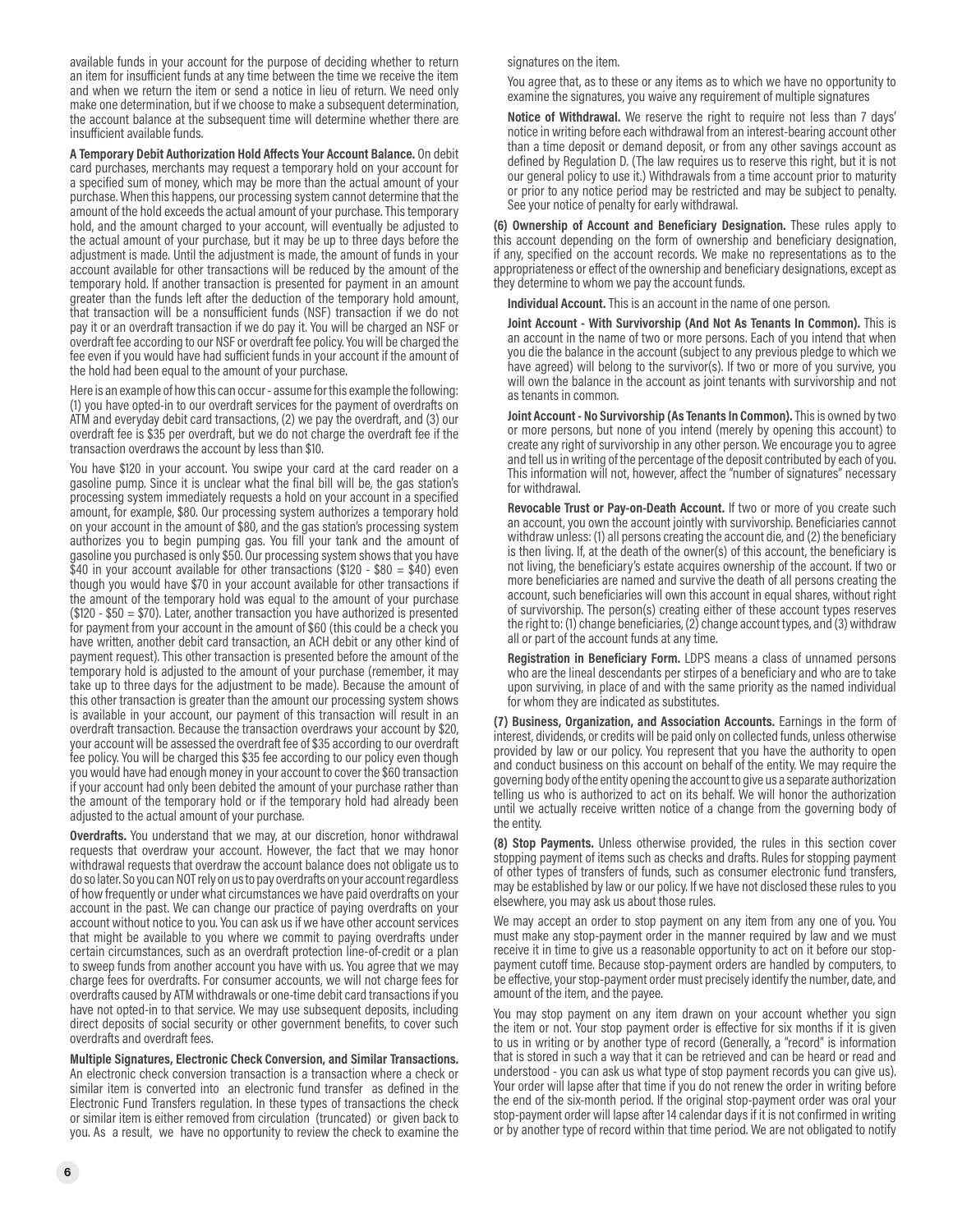you when a stop-payment order expires. A release of the stop-payment request may be made only by the person who initiated the stop-payment order.

If you stop payment on an item and we incur any damages or expenses because of the stop payment, you agree to indemnify us for those damages or expenses, including attorneys' fees. You assign to us all rights against the payee or any other holder of the item. You agree to cooperate with us in any legal actions that we may take against such persons. You should be aware that anyone holding the item may be entitled to enforce payment against you despite the stop-payment order.

Our stop-payment cutoff time is one hour after the opening of the next banking day after the banking day on which we receive the item. Additional limitations on our obligation to stop payment are provided by law (e.g., we paid the item in cash or we certified the item).

**(9) Telephone Transfers.** A telephone transfer of funds from this account to another account with us, if otherwise arranged for or permitted, may be made by the same persons and under the same conditions generally applicable to withdrawals made in writing. Unless a different limitation is disclosed in writing, we restrict the number of transfers from a savings account to another account or to third parties, to a maximum of six per month (less the number of "preauthorized transfers" during the month). Other account transfer restrictions may be described elsewhere.

**(10) Amendments and Termination.** We may change any term of this agreement. Rules governing changes in interest rates are provided separately in the Truth-in-Savings disclosure or in another document. For other changes, we will give you reasonable notice in writing or by any other method permitted by law. We may also close this account at any time upon reasonable notice to you and tender of the account balance personally or by mail. Items presented for payment after the account is closed may be dishonored. When you close your account, you are responsible for leaving enough money in the account to cover any outstanding items to be paid from the account. Reasonable notice depends on the circumstances, and in some cases such as when we cannot verify your identity or we suspect fraud, it might be reasonable for us to give you notice after the change or account closure becomes effective. For instance, if we suspect fraudulent activity with respect to your account, we might immediately freeze or close your account and then give you notice. If we have notified you of a change in any term of your account and you continue to have your account after the effective date of the change, you have agreed to the new term(s).

**(11) Notices.** Any written notice you give us is effective when we actually receive it, and it must be given to us according to the specific delivery instructions provided elsewhere, if any. We must receive it in time to have a reasonable opportunity to act on it. If the notice is regarding a check or other item, you must give us sufficient information to be able to identify the check or item, including the precise check or item number, amount, date and payee. Written notice we give you is effective when it is deposited in the United States Mail with proper postage and addressed to your mailing address we have on file. Notice to any of you is notice to all of you.

#### **(12) Statements.**

**Your Duty to Report Unauthorized Signatures,Alterations, and Forgeries.** You must examine your statement of account with "reasonable promptness." If you discover (or reasonably should have discovered) any unauthorized signatures or alterations, you must promptly notify us of the relevant facts. As between you and us, if you fail to do either of these duties, you will have to either share the loss with us, or bear the loss entirely yourself (depending on whether we used ordinary care and, if not, whether we substantially contributed to the loss). The loss could be not only with respect to items on the statement but other items with unauthorized signatures or alterations by the same wrongdoer.

You agree that the time you have to examine your statement and report to us will depend on the circumstances, but will not, in any circumstance, exceed a total of 30 days from when the statement is first sent or made available to you.

You further agree that if you fail to report any unauthorized signatures, alterations or forgeries in your account within 60 days of when we first send or make the statement available, you cannot assert a claim against us on any items in that statement, and as between you and us the loss will be entirely yours. This 60-day limitation is without regard to whether we used ordinary care. The limitation in this paragraph is in addition to that contained in the first paragraph of this section.

**Your Duty to Report Other Errors.** In addition to your duty to review your statements for unauthorized signatures, alterations and forgeries, you agree to examine your statement with reasonable promptness for any other error - such as an encoding error. In addition, if you receive or we make available either your items or images of your items, you must examine them for any unauthorized or missing indorsements or any other problems. You agree that the time you have to examine your statement and items and report to us will depend on the circumstances. However, this time period shall not exceed 60 days. Failure to examine your statement and items and report any errors to us within 60 days of when we first send or make the statement available precludes you from asserting a claim against us for any errors on items identified in that statement and as between you and us the loss will be entirely yours.

**Errors Relating to Electronic Fund Transfers or Substitute Checks (For consumer accounts only).** For information on errors relating to electronic fund transfers (e.g., computer, debit card or ATM transactions) refer to your Electronic Fund Transfers disclosure and the sections on consumer liability and error resolution. For information on errors relating to a substitute check you received, refer to your disclosure entitled Substitute Checks and Your Rights.

**Duty to Notify if Statement Not Received.** You agree to immediately notify us if you do not receive your statement by the date you normally expect to receive it. Not receiving your statement in a timely manner is a sign that there may be an issue with your account, such as possible fraud or identity theft.

**(13) Direct Deposits.** If we are required for any reason to reimburse the federal government for all or any portion of a benefit payment that was directly deposited into your account, you authorize us to deduct the amount of our liability to the federal government from the account or from any other account you have with us, without prior notice and at any time, except as prohibited by law. We may also use any other legal remedy to recover the amount of our liability.

**(14) Temporary Account Agreement.** If the account documentation indicates that this is a temporary account agreement, each person who signs to open the account or has authority to make withdrawals (except as indicated to the contrary) may transact business on this account. However, we may at some time in the future restrict or prohibit further use of this account if you fail to comply with the requirements we have imposed within a reasonable time.

**(15) Setoff.** We may (without prior notice and when permitted by law) set off the funds in this account against any due and payable debt any of you owe us now or in the future. If this account is owned by one or more of you as individuals, we may set off any funds in the account against a due and payable debt a partnership owes us now or in the future, to the extent of your liability as a partner for the partnership debt. If your debt arises from a promissory note, then the amount of the due and payable debt will be the full amount we have demanded, as entitled under the terms of the note, and this amount may include any portion of the balance for which we have properly accelerated the due date.

This right of setoff does not apply to this account if prohibited by law. For example, the right of setoff does not apply to this account if: (a) it is an Individual Retirement Account or similar tax-deferred account, or (b) the debt is created by a consumer credit transaction under a credit card plan (but this does not affect our rights under any consensual security interest), or (c) the debtor's right of withdrawal only arises in a representative capacity, or (d) setoff is prohibited by the Military Lending Act or its implementing regulations. We will not be liable for the dishonor of any check when the dishonor occurs because we set off a debt against this account. You agree to hold us harmless from any claim arising as a result of our exercise of our right of setoff.

**(16) Check Processing.** We process items mechanically by relying solely on the information encoded in magnetic ink along the bottom of the items. This means that we do not individually examine all of your items to determine if the item is properly completed, signed and indorsed or to determine if it contains any information other than what is encoded in magnetic ink. You agree that we have exercised ordinary care if our automated processing is consistent with general banking practice, even though we do not inspect each item. Because we do not inspect each item, if you write a check to multiple payees, we can properly pay the check regardless of the number of indorsements unless you notify us in writing that the check requires multiple indorsements. We must receive the notice in time for us to have a reasonable opportunity to act on it, and you must tell us the precise date of the check, amount, check number and payee. We are not responsible for any unauthorized signature or alteration that would not be identified by a reasonable inspection of the item. Using an automated process helps us keep costs down for you and all account holders.

**(17) Check Cashing.** We may charge a fee for anyone that does not have an account with us who is cashing a check, draft or other instrument written on your account. We may also require reasonable identification to cash such a check, draft or other instrument. We can decide what identification is reasonable under the circumstances and such identification may be documentary or physical and may include collecting a thumbprint or fingerprint.

**(18) Truncation, Substitute Checks, and Other Check Images.** If you truncate an original check and create a substitute check, or other paper or electronic image of the original check, you warrant that no one will be asked to make payment on the original check, a substitute check or any other electronic or paper image, if the payment obligation relating to the original check has already been paid. You also warrant that any substitute check you create conforms to the legal requirements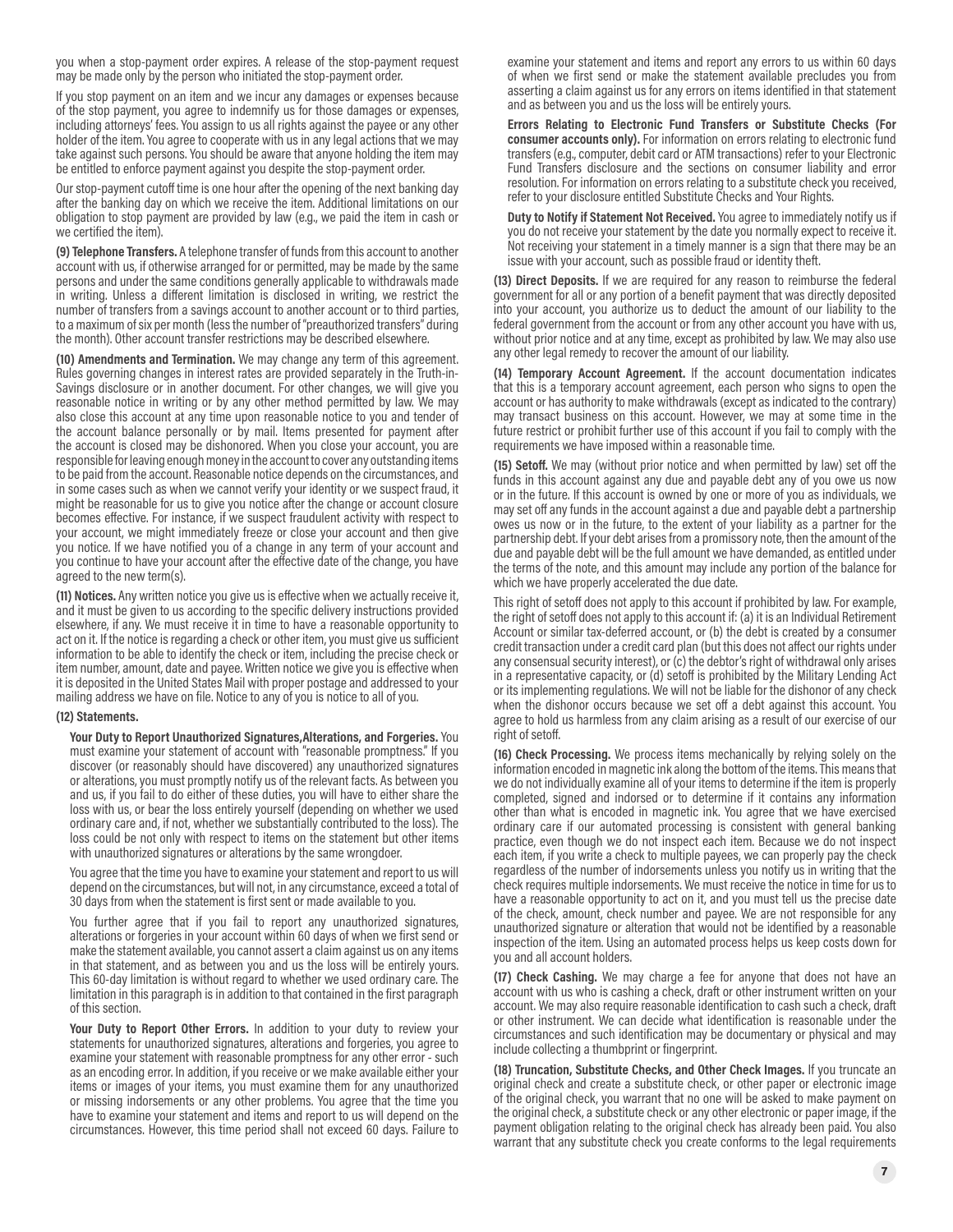and generally accepted specifications for substitute checks. You agree to retain the original check in conformance with our internal policy for retaining original checks. You agree to indemnify us for any loss we may incur as a result of any truncated check transaction you initiate. We can refuse to accept substitute checks that have not previously been warranted by a bank or other financial institution in conformance with the Check 21 Act. Unless specifically stated in a separate agreement between you and us, we do not have to accept any other electronic or paper image of an original check.

**(19) Remotely Created Checks.** Like any standard check or draft, a remotely created check (sometimes called a telecheck, preauthorized draft or demand draft) is a check or draft that can be used to withdraw money from an account. Unlike a typical check or draft, however, a remotely created check is not issued by the paying bank and does not contain the signature of the account owner (or a signature purported to be the signature of the account owner). In place of a signature, the check usually has a statement that the owner authorized the check or has the owner's name typed or printed on the signature line.

You warrant and agree to the following for every remotely created check we receive from you for deposit or collection: (1) you have received express and verifiable authorization to create the check in the amount and to the payee that appears on the check; (2) you will maintain proof of the authorization for at least 2 years from the date of the authorization, and supply us the proof if we ask; and (3) if a check is returned you owe us the amount of the check, regardless of when the check is returned. We may take funds from your account to pay the amount you owe us, and if there are insufficient funds in your account, you still owe us the remaining balance.

**(20) Unlawful Internet Gambling Notice.** Restricted transactions as defined in Federal Reserve Regulation GG are prohibited from being processed through this account or relationship. Restricted transactions generally include, but are not limited to, those in which credit, electronic fund transfers, checks, or drafts are knowingly accepted by gambling businesses in connection with the participation by others in unlawful Internet gambling.

**(21) ACH and Wire Transfers.** This agreement is subject to Article 4A of the Uniform Commercial Code - Fund Transfers as adopted in the state in which you have your account with us. If you originate a fund transfer and you identify by name and number a beneficiary financial institution, an intermediary financial institution or a beneficiary, we and every receiving or beneficiary financial institution may rely on the identifying number to make payment. We may rely on the number even if it identifies a financial institution, person or account other than the one named. You agree to be bound by automated clearing house association rules. These rules provide, among other things, that payments made to you, or originated by you, are provisional until final settlement is made through a Federal Reserve Bank or payment is otherwise made as provided in Article 4A-403(a) of the Uniform Commercial Code. If we do not receive such payment, we are entitled to a refund from you in the amount credited to your account and the party originating such payment will not be considered to have paid the amount so credited. Credit entries may be made by ACH. If we receive a payment order to credit an account you have with us by wire or ACH, we are not required to give you any notice of the payment order or credit.

**(22) Facsimile Signatures.** Unless you make advance arrangements with us, we have no obligation to honor facsimile signatures on your checks or other orders. If we do agree to honor items containing facsimile signatures, you authorize us, at any time, to charge you for all checks, drafts, or other orders, for the payment of money, that are drawn on us. You give us this authority regardless of by whom or by what means the facsimile signature(s) may have been affixed so long as they resemble the facsimile signature specimen filed with us, and contain the required number of signatures for this purpose. You must notify us at once if you suspect that your facsimile signature is being or has been misused.

**(23) Authorized Signer (Individual Accounts only).** A single individual is the owner. The authorized signer is merely designated to conduct transactions on the owner's behalf. The owner does not give up any rights to act on the account, and the authorized signer may not in any manner affect the rights of the owner or beneficiaries, if any, other than by withdrawing funds from the account. The owner is responsible for any transactions of the authorized signer. We undertake no obligation to monitor transactions to determine that they are on the owner's behalf. The owner may terminate the authorization at any time, and the authorization is automatically terminated by the death of the owner. However, we may continue to honor the transactions of the authorized signer until: (a) we have received written notice or have actual knowledge of the termination of authority, and (b) we have a reasonable opportunity to act on that notice or knowledge. We may refuse to accept the designation of an authorized signer.

**(24) Restrictive Legends or Indorsements.** The automated processing of the large volume of checks we receive prevents us from inspecting or looking for restrictive legends, restrictive indorsements or other special instructions on every check. Examples of restrictive legends placed on checks are "must be presented within 90 days" or "not valid for more than \$1,000.00." The payee's signature accompanied by the words "for deposit only" is an example of a restrictive indorsement. For this reason, we are not required to honor any restrictive legend or indorsement or other special instruction placed on checks you write unless we have agreed in writing to the restriction or instruction. Unless we have agreed in writing, we are not responsible for any losses, claims, damages, or expenses that result from your placement of these restrictions or instructions on your checks.

**(25) Account Transfer.** This account may not be transferred or assigned without our prior written consent.

**(26) Indorsements.** We may accept for deposit any item payable to you or your order, even if they are not indorsed by you. We may give cash back to any one of you. We may supply any missing indorsement(s) for any item we accept for deposit or collection, and you warrant that all indorsements are genuine.

To ensure that your check or share draft is processed without delay, you must indorse it (sign it on the back) in a specific area. Your entire indorsement (whether a signature or a stamp) along with any other indorsement information (e.g., additional indorsements, ID information, driver's license number, etc.) must fall within 1 1/2" of the "trailing edge" of a check. Indorsements must be made in blue or black ink, so that they are readable by automated check processing equipment.

As you look at the front of a check, the "trailing edge" is the left edge. When you flip the check over, be sure to keep all indorsement information within 1 1/2" of that edge.



It is important that you confine the indorsement information to this area since the remaining blank space will be used by others in the processing of the check to place additional needed indorsements and information. You agree that you will indemnify, defend, and hold us harmless for any loss, liability, damage or expense that occurs because your indorsement, another indorsement, or information you have printed on the back of the check obscures our indorsement. These indorsement guidelines apply to both personal and business checks

**(27) Death or Incompetence.** You agree to notify us promptly if any person with a right to withdraw funds from your account(s) dies or is adjudicated (determined by the appropriate official) incompetent. We may continue to honor your checks, items, and instructions until: (a) we know of your death or adjudication of incompetence, and (b) we have had a reasonable opportunity to act on that knowledge. You agree that we may pay or certify checks drawn on or before the date of death or adjudication of incompetence for up to ten (10) days after your death or adjudication of incompetence unless ordered to stop payment by someone claiming an interest in the account.

**(28) Fiduciary Accounts.** Accounts may be opened by a person acting in a fiduciary capacity. A fiduciary is someone who is appointed to act on behalf of and for the benefit of another. We are not responsible for the actions of a fiduciary, including the misuse of funds. This account may be opened and maintained by a person or persons named as a trustee under a written trust agreement, or as executors, administrators, or conservators under court orders. You understand that by merely opening such an account, we are not acting in the capacity of a trustee in connection with the trust nor do we undertake any obligation to monitor or enforce the terms of the trust or letters.

**(29) Credit Verification.** You agree that we may verify credit and employment history by any necessary means, including preparation of a credit report by a credit reporting agency.

**(30) Legal Actions Affecting Your Account.** If we are served with a subpoena, restraining order, writ of attachment or execution, levy, garnishment, search warrant, or similar order relating to your account (termed "legal action" in this section), we will comply with that legal action. Or, in our discretion, we may freeze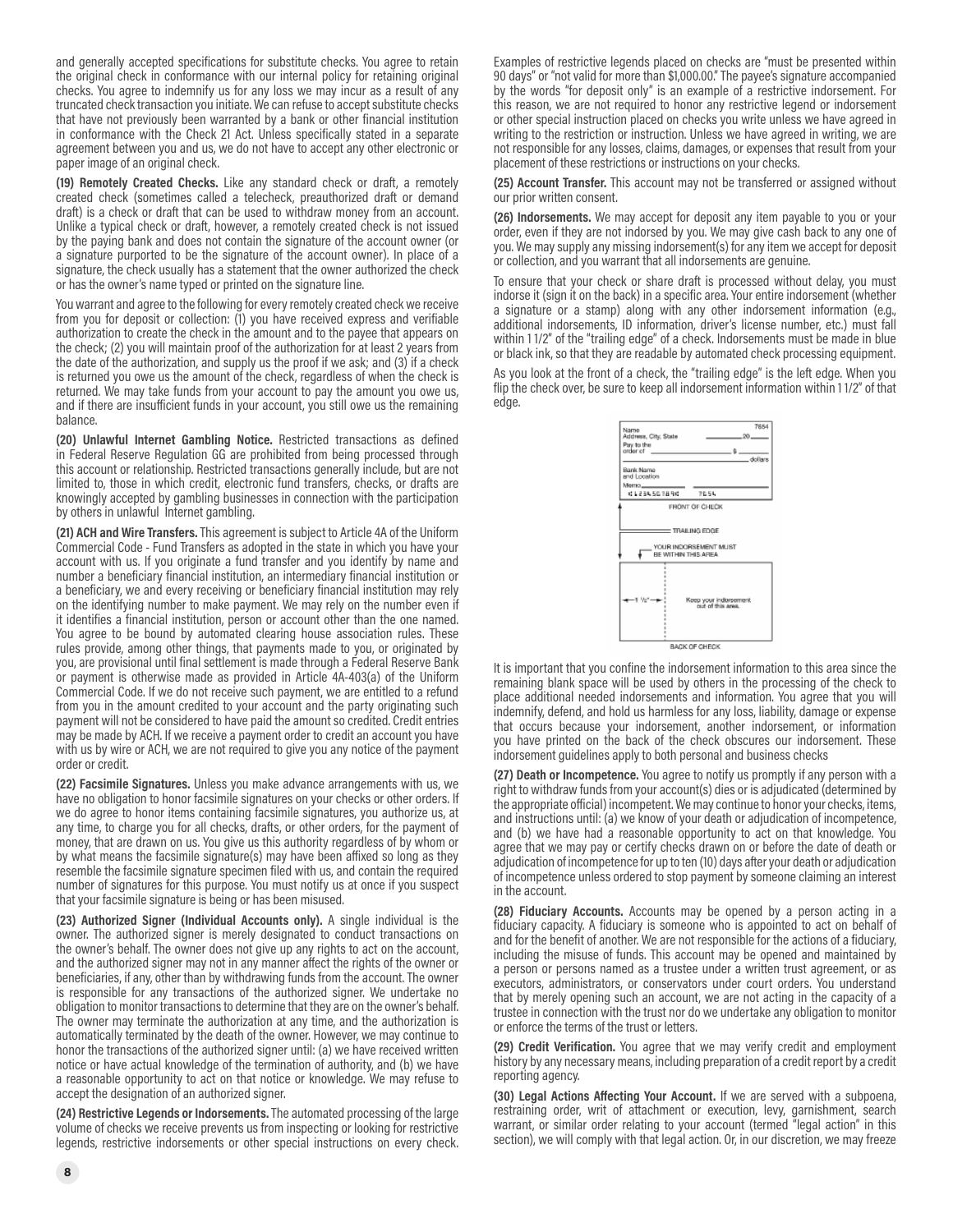the assets in the account and not allow any payments out of the account until a final court determination regarding the legal action. We may do these things even if the legal action involves less than all of you. In these cases, we will not have any liability to you if there are insufficient funds to pay your items because we have withdrawn funds from your account or in any way restricted access to your funds in accordance with the legal action. Any fees or expenses we incur in responding to any legal action (including, without limitation, attorneys' fees and our internal expenses) may be charged against your account. The list of fees applicable to your account(s) provided elsewhere may specify additional fees that we may charge for certain legal actions.

**(31) Security.** It is your responsibility to protect the account numbers and electronic access devices (e.g., an ATM card) we provide you for your account(s). Do not discuss, compare, or share information about your account number(s) with anyone unless you are willing to give them full use of your money. An account number can be used by thieves to issue an electronic debit or to encode your number on a false demand draft which looks like and functions like an authorized check. If you furnish your access device and grant actual authority to make transfers to another person (a family member or coworker, for example) who then exceeds that authority, you are liable for the transfers unless we have been notified that transfers by that person are no longer authorized. Your account number can also be used to electronically remove money from your account, and payment can be made from your account even though you did not contact us directly and order the payment. You must also take precaution in safeguarding your blank checks. Notify us at once if you believe your checks have been lost or stolen. As between you and us, if you are negligent in safeguarding your checks, you must bear the loss entirely yourself or share the loss with us (we may have to share some of the loss if we failed to use ordinary care and if we substantially contributed to the loss).

Except for consumer electronic funds transfers subject to Regulation E, you agree that if we offer you services appropriate for your account to help identify and limit fraud or other unauthorized transactions against your account, such as positive pay or commercially reasonable security procedures, and you reject those services, you will be responsible for any fraudulent or unauthorized transactions which could have been prevented by the services we offered, unless we acted in bad faith or to the extent our negligence contributed to the loss. If we offered you a commercially reasonable security procedure which you reject, you agree that you are responsible for any payment order, whether authorized or not, that we accept in compliance with an alternative security procedure that you have selected.

**(32) Telephonic Instructions.** Unless required by law or we have agreed otherwise in writing, we are not required to act upon instructions you give us via facsimile transmission or leave by voice mail or on a telephone answering machine.

**(33) Monitoring and Recording Telephone Calls and Consent to Receive Communications.** We may monitor or record phone calls for security reasons, to maintain a record and to ensure that you receive courteous and efficient service. You consent in advance to any such recording. We need not remind you of our recording before each phone conversation.

To provide you with the best possible service in our ongoing business relationship for your account we may need to contact you about your account from time to time by telephone, text messaging or email. However, we must first obtain your consent to contact you about your account because we must comply with the consumer protection provisions in the federal Telephone Consumer Protection Act of 1991 (TCPA), CAN-SPAM Act and their related federal regulations and orders issued by the Federal Communications Commission (FCC).

- Your consent is limited to this account, and as authorized by applicable law and regulations.
- Your consent does not authorize us to contact you for telemarketing purposes (unless you otherwise agreed elsewhere).

With the above understandings, you authorize us to contact you regarding this account throughout its existence using any telephone numbers or email addresses that you have previously provided to us or that you may subsequently provide to us.

This consent is regardless of whether the number we use to contact you is assigned to a landline, a paging service, a cellular wireless service, a specialized mobile radio service, other radio common carrier service or any other service for which you may be charged for the call. You further authorize us to contact you through the use of voice, voice mail and text messaging, including the use of pre-recorded or artificial voice messages and an automated dialing device.

If necessary, you may change or remove any of the telephone numbers or email addresses at any time using any reasonable means to notify us.

**(34) Claim of Loss.** If you claim a credit or refund because of a forgery, alteration, or any other unauthorized withdrawal, you agree to cooperate with us in the investigation of the loss, including giving us an affidavit containing whatever reasonable information we require concerning your account, the transaction, and

the circumstances surrounding the loss. You will notify law enforcement authorities of any criminal act related to the claim of lost, missing, or stolen checks or unauthorized withdrawals. We will have a reasonable period of time to investigate the facts and circumstances surrounding any claim of loss. Unless we have acted in bad faith, we will not be liable for special or consequential damages, including loss of profits or opportunity, or for attorneys' fees incurred by you. You agree that you will not waive any rights you have to recover your loss against anyone who is obligated to repay, insure, or otherwise reimburse you for your loss. You will pursue your rights or, at our option, assign them to us so that we may pursue them. Our liability will be reduced by the amount you recover or are entitled to recover from these other sources.

**(35) Early Withdrawal Penalties (and involuntary withdrawals).** We may impose early withdrawal penalties on a withdrawal from a time account even if you don't initiate the withdrawal. For instance, the early withdrawal penalty may be imposed if the withdrawal is caused by our setoff against funds in the account or as a result of an attachment or other legal process. We may close your account and impose the early withdrawal penalty on the entire account balance in the event of a partial early withdrawal. See your notice of penalty for early withdrawals for additional information.

**(36) Address or Name Changes.** You are responsible for notifying us of any change in your address or your name. Unless we agree otherwise, change of address or name must be made in writing by at least one of the account holders. Informing us of your address or name change on a check reorder form is not sufficient. We will attempt to communicate with you only by use of the most recent address you have provided to us. If provided elsewhere, we may impose a service fee if we attempt to locate you.

**(37) Resolving Account Disputes.** We may place an administrative hold on the funds in your account (refuse payment or withdrawal of the funds) if it becomes subject to a claim adverse to (1) your own interest; (2) others claiming an interest as survivors or beneficiaries of your account; or (3) a claim arising by operation of law. The hold may be placed for such period of time as we believe reasonably necessary to allow a legal proceeding to determine the merits of the claim or until we receive evidence satisfactory to us that the dispute has been resolved. We will not be liable for any items that are dishonored as a consequence of placing a hold on funds in your account for these reasons.

**(38) Waiver of Notices.** To the extent permitted by law, you waive any notice of nonpayment, dishonor or protest regarding any items credited to or charged against your account. For example, if you deposit a check and it is returned unpaid or we receive a notice of nonpayment, we do not have to notify you unless required by federal Regulation CC or other law.

#### **(39) Additional Terms.**

**Arbitration And Waiver Of Class Action.** You and Equity Bank agree that we shall attempt to informally settle any and all disputes arising out of, affecting, or relating to your accounts, or the products or services that we have provided, will provide or have offered to provide to you, and/or any aspect of your relationship with us (hereafter referred to as the "Claims"). If that cannot be done, then you agree that any and all Claims that are threatened, made, filed or initiated after the Effective Date (defined below) of this Arbitration and Waiver of Class Action provision ("Arbitration Agreement"), even if the Claims arise out of, affect or relate to conduct that occurred prior to the Effective Date, shall, at the election of either you or us, be resolved by binding arbitration administered by the American Arbitration Association ("AAA") in accordance with its applicable rules and procedures for consumer disputes ("Rules"), whether such Claims are in contract, tort, statute, or otherwise. The Rules can be obtained on the AAA website free of charge at www.adr.org; or, a copy of the Rules can be obtained at any branch upon request. Either you or we may elect to resolve a particular Claim through arbitration, even if one of us has already initiated litigation in court related to the Claim, by: (a) making written demand for arbitration upon the other party, (b) initiating arbitration against the other party, or (c) filing a motion to compel arbitration in court. AS A RESULT, IF EITHER YOU OR WE ELECT TO RESOLVE A PARTICULAR CLAIM THROUGH ARBITRATION, YOU WILL GIVE UP YOUR RIGHT TO GO TO COURT TO ASSERT OR DEFEND YOUR RIGHTS. This Arbitration Agreement shall be interpreted and enforced in accordance with the Federal Arbitration Act set forth in Title 9 of the U.S. Code to the fullest extent possible, notwithstanding any state law to the contrary, regardless of the origin or nature of the Claims at issue. This Arbitration Agreement does not prevent you from submitting any issue relating to your accounts for review or consideration by a federal, state, or local governmental agency or entity, nor does it prevent such agency or entity from seeking relief on your behalf. This Arbitration Agreement shall not apply to: (1) claims that are initiated in or transferred to small claims court; and (2) claims that arise out of or relate exclusively to any secured or unsecured loan agreement you may have with us. Exclusion number (2) shall not include credit card and debit card agreements, both of which are subject to this Arbitration Agreement.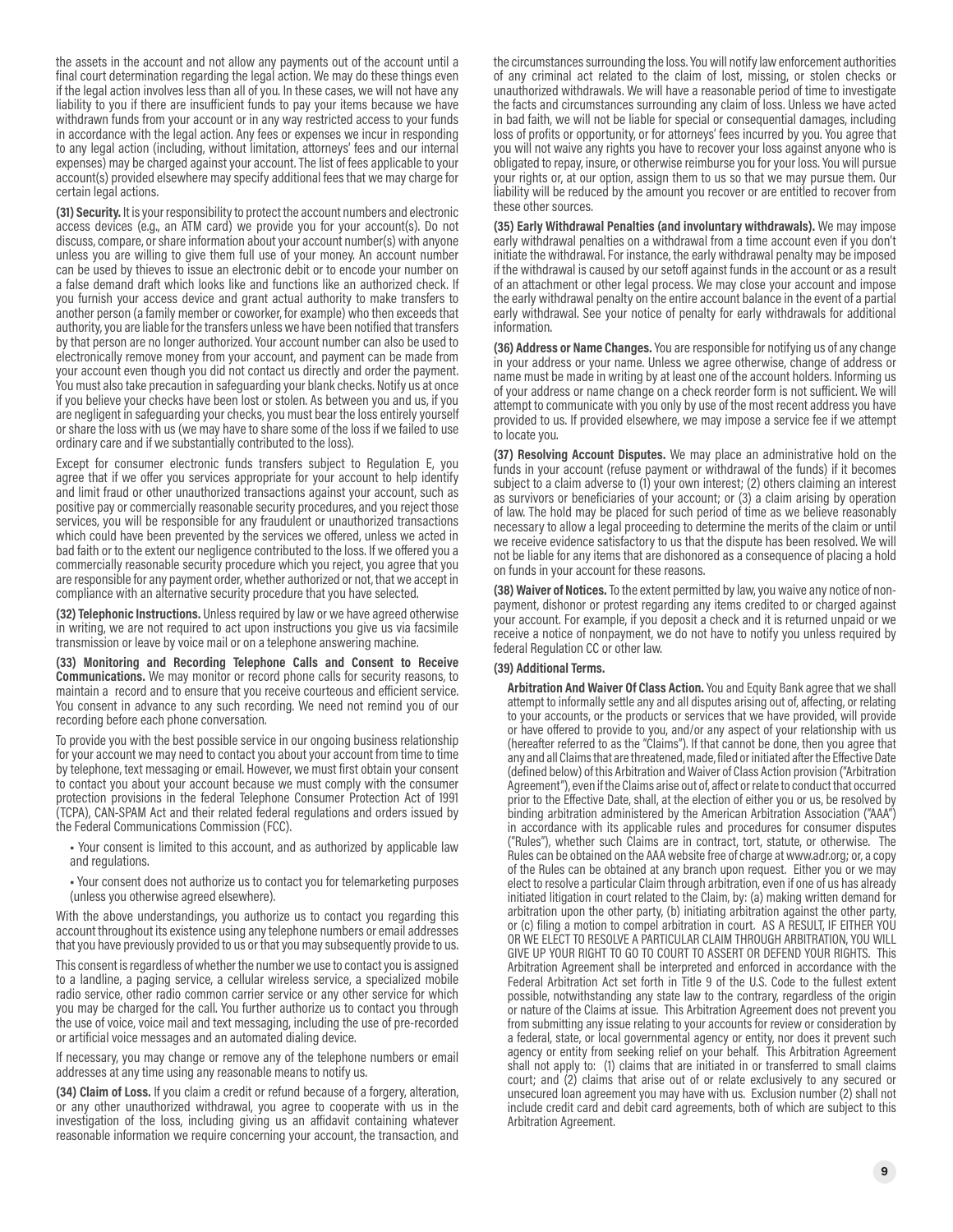1. **Selection of Arbitrator.** The Claims shall be resolved by a single arbitrator. The arbitrator shall be selected in accordance with the Rules and must have experience in the types of financial transactions at issue in the Claims. In the event of a conflict between the Rules and this Arbitration Agreement, this Arbitration Agreement shall supersede the conflicting Rules only to the extent of the inconsistency. If AAA is unavailable to resolve the Claims, and if you and we do not agree on a substitute forum, then you can select the forum for the resolution of the Claims.

2. **Effective Date.** This Arbitration Agreement is effective upon the 31st day after we provide it to you ("Effective Date") unless you opt-out in accordance with the requirements of the RIGHT TO OPT-OUT provision below. If you receive your statements by mail, then the Arbitration Agreement was provided to you when it was mailed. If you receive your statements electronically, then it was provided to you when you were sent notice electronically.

3. **Arbitration Proceedings.** The arbitration shall be conducted within 50 miles of your residence at the time the arbitration is commenced. Any claims and defenses that can be asserted in court can be asserted in the arbitration. The Arbitrator shall be entitled to award the same remedies that a court can award, including any kind of injunctive relief that could be awarded by a court. Discovery shall be available for non-privileged information to the fullest extent permitted under the Rules. The Arbitrator shall not be permitted to make errors of law. The Arbitrator's award can be entered as a judgment in court. Except as provided in applicable statutes, and except with respect to an error of law, the arbitrator's award is not subject to review by the court and it cannot be appealed. We will pay for any filing, administration, and arbitrator fees imposed on you by the AAA or any other applicable arbitration forum. Nothing contained in this Arbitration Agreement shall prevent either you or us from applying to any court of competent jurisdiction for provisional prejudgment relief, such as a temporary restraining order, a temporary protective order, an attachment, or any other pre-judgment remedies. Nor shall it preclude applicable self-help remedies, such as set-off and repossession.

Any determination as to whether this Arbitration Agreement is valid or enforceable in part or in its entirety shall be made solely by the arbitrator, including without limitation any issues relating to whether a Claim is subject to arbitration; provided, however, the enforceability of the Class Action Waiver set forth below shall be determined by the Court.

4. **Class Action Waiver.** ANY ARBITRATION OF A CLAIM SHALL BE ON AN INDIVIDUAL BASIS. YOU UNDERSTAND AND AGREE THAT YOU ARE WAIVING THE RIGHT TO PARTICIPATE AS A CLASS REPRESENTATIVE OR CLASS MEMBER IN A CLASS ACTION LAWSUIT.

5. **Severability.** In the event the Class Action Waiver in this Arbitration Agreement is found to be unenforceable for any reason, the remainder of this Arbitration Agreement shall also be unenforceable. If any provision in this Arbitration Agreement, other than the Class Action Waiver, is found to be unenforceable, then the remaining provisions shall remain fully enforceable.

6. **Right to Opt-Out.** You have the right to opt-out of this Arbitration Agreement and it will not affect any other terms and conditions of your relationship with us. To opt out, you must notify us in writing of your intent to do so prior to the Effective Date (defined above). Your opt-out must be sent to us at Equity Bank- 7701 E. Kellogg, Wichita, KS 67207, ATTN: Senior Compliance Officer or ArbitrationOptOut@ equitybank.com prior to the Effective Date. Your notice of intent to opt out can be a letter that is signed by you or an email sent by you that states "I elect to opt out of the Arbitration Agreement" or any words to that effect.

# **Your Ability to Withdraw Funds**

## **FUNDS AVAILABILITY POLICY DISCLOSURE**

#### **PURPOSE OF THIS DISCLOSURE**

The information here describes our policy of holding deposited items in a transaction account before funds are made available to you for withdrawal. This is our Funds Availability Policy. In summary our policy is to make your funds available on the first Business Day after the day of deposit. Please refer to the section DETERMINING THE AVAILABILITY OF YOUR DEPOSIT for the complete policy.

For purposes of this disclosure, the terms "you"/"your" refer to the customer and the terms "our"/"we"/"us" refer to Equity Bank. Generally, transaction accounts are accounts which would permit an unlimited number of payments by check to third persons, and also an unlimited number of telephonic and preauthorized transfers to third persons or other accounts you may have with us.

#### **DETERMINING THE AVAILABILITY OF YOUR DEPOSIT**

The length of the delay varies depending on the type of deposit and is explained below. When we delay your ability to withdraw funds from a deposit, you may not withdraw the funds in cash, and we will not pay checks you have written on your account by using these funds. Even after we have made funds available to you and you have withdrawn the funds, you are still responsible for checks you deposit that are returned to us unpaid and for any other problems involving your deposit.

When we delay your ability to withdraw funds, the length of the delay is counted in Business Days from the day of your deposit. The term "Business Day" means any day other than a Saturday, Sunday or federally declared legal holiday, and the term "Banking Day" means that part of any Business Day on which we are open to the public for carrying on substantially all of our banking functions.

If you make a deposit before the close of business on a Business Day that we are open, we will consider that day to be the day of your deposit. However, if you make a deposit after the close of business or on a day that we are not open, we will consider the deposit made on the next Business Day we are open.

#### **AVAILABILITY SCHEDULE**

Our policy is to make funds from your cash and check deposits available to you on the first Business Day after the day we receive your deposit. Electronic direct deposits will be available on the day we receive the deposit. Once the funds are available, you can withdraw them in cash and we will use them to pay checks that you have written.

#### **HOLDS ON OTHER FUNDS FOR CHECK CASHING**

If we cash a check for you that is drawn on another financial institution, we may withhold the availability of a corresponding amount of funds that are already in your account. Those funds will be available at the time funds from the check we cashed would have been available if you had deposited it and we decided to delay

availability on the deposit.

#### **HOLDS ON OTHER FUNDS IN ANOTHER ACCOUNT**

If we accept for deposit a check that is drawn on another financial institution, we may make funds from the deposit available for withdrawal immediately but delay your availability to withdraw a corresponding amount of funds that you have on deposit in another account with us. The funds in the other account would then not be available for withdrawal until the time periods that are

#### **LONGER DELAYS MAY APPLY**

In some cases, we will not make all of the funds that you deposit by check available to you according to the previously stated availability schedule. Depending on the type of check that you deposit, funds may not be available until the second Business Day after the day of your deposit. The first \$225.00 of your deposits, however, may be available on the first Business Day after the day of deposit.

If we are not going to make all of the funds from your deposit available to you according to the previously stated availability schedule, we will notify you at the time you make your deposit. We will also tell you when the funds will be available. If your deposit is not made directly to one of our employees, or if we decide to take this action after you have left the premises, we will mail you the notice by the day after we receive your deposit. If you will need the funds from a deposit right away, you should ask us when the funds will be available.

Funds you deposit by check may be delayed for a longer period under the following circumstances:

- (a) if we believe a check you deposit will not be paid;
- (b) if you deposit checks totaling more than \$5,525 on any one day;
- (c) if you redeposit a check that has been returned unpaid;
- (d) if you have overdrawn your account repeatedly in the last six months; or
- (e) if an emergency condition arises that would not enable us to make the funds available to you, such as the failure of computer or communications equipment.

We will notify you if we delay your availability to withdraw funds for any of these reasons, and we will tell you when the funds will be available. They will generally be available no later than the seventh Business Day after the day of your deposit. If you will need the funds from a deposit right away, you should ask us when the funds will be available.

#### **SPECIAL RULES FOR NEW ACCOUNTS**

If you are a new customer, the following special rules will apply during the first 30 days your account is open.

Funds from electronic direct deposits to your account will be available on the day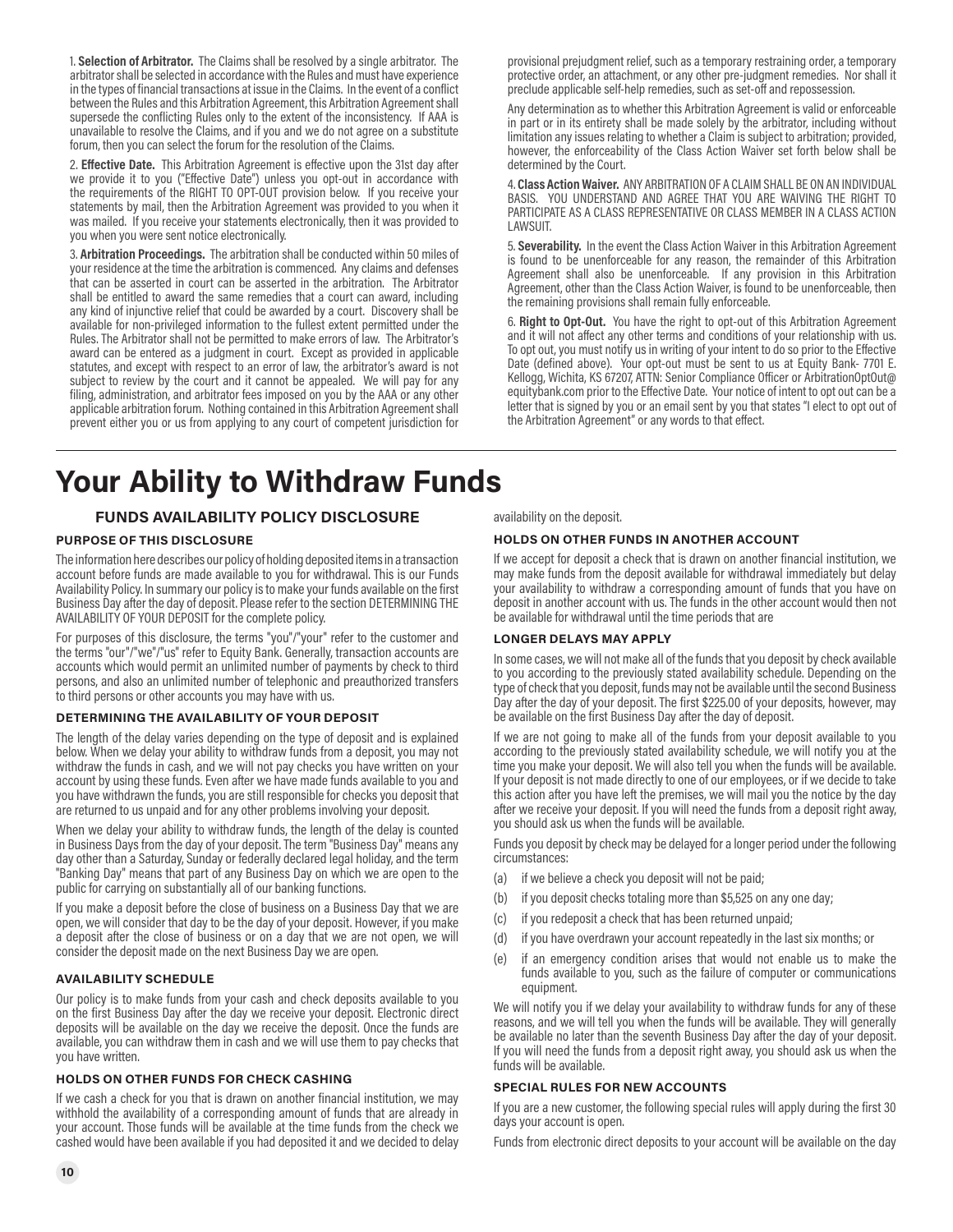we receive the deposit. Funds from deposits of cash, wire transfers, and the first \$5,525 of a day's total deposits of cashier's, certified, teller's, traveler's, and federal, state and local government checks will be available on the first Business Day after the day of deposit if the deposit meets certain conditions. For example, the checks must be payable to you (and you may have to use a special deposit slip). The excess over \$5,525 will be available on the ninth Business Day after the day of your deposit. If your deposit of these checks (other than a U.S. Treasury check) is not made in person to one of our employees, the first \$5,525 will not be available until the second Business Day after the day of deposit.

Funds from all other check deposits will be available on the eleventh Business Day after the day of your deposit.

#### **FOREIGN CHECKS**

Checks drawn on financial institutions outside of the U.S. (foreign checks) cannot be processed the same as checks drawn on U.S. financial institutions. Foreign checks are exempt from the policies outlined in this disclosure. Generally, the availability of funds from deposits of foreign checks will be delayed for the time it takes us to collect the funds from the financial institutions upon which they are drawn.

#### **Important Information About Your Account**

#### **Substitute Checks and Your Rights**

#### *What Is a Substitute Check?*

To make check processing faster, federal law permits banks to replace original checks with "substitute checks." These checks are similar in size to original checks with a slightly reduced image of the front and back of the original check. The front of a substitute check states: "This is a legal copy of your check. You can use it the same way you would use the original check." You may use a substitute check as proof of payment just like the original check.

Some or all of the checks that you receive back from us may be substitute checks. This notice describes rights you have when you receive substitute checks from us. The rights in this notice do not apply to original checks or to electronic debits to your account. However, you have rights under other law with respect to those transactions.

#### *What Are My Rights Regarding Substitute Checks?*

In certain cases, federal law provides a special procedure that allows you to request a refund for losses you suffer if a substitute check is posted to your account (for example, if you think that we withdrew the wrong amount from your account or that we withdrew money from your account more than once for the same check). The losses you may attempt to recover under this procedure may include the amount that was withdrawn from your account and fees that were charged as a result of the withdrawal (for example, bounced check fees).

The amount of your refund under this procedure is limited to the amount of your loss or the amount of the substitute check, whichever is less. You also are entitled to interest on the amount of your refund if your account is an interest-bearing account. If your loss exceeds the amount of the substitute check, you may be able to recover additional amounts under other law.

If you use this procedure, you may receive up to \$2,500.00 of your refund (plus interest if your account earns interest) within 10 Business Days after we received your claim and the remainder of your refund (plus interest if your account earns interest) not later than 45 calendar days after we received your claim. We may reverse the refund (including any interest on the refund) if we later are able to demonstrate that the substitute check was correctly posted to your account.

## **How Do I Make a Claim for a Refund?**

If you believe that you have suffered a loss relating to a substitute check that you received and that was posted to your account, please

| Call us at:    | Or write to us at: |
|----------------|--------------------|
| 1-888-733-5041 | Equity Bank        |
|                | Attn: Deposit Ops  |
|                | PO Box 730         |
|                | Andover, KS 67002  |
|                |                    |

You may also email us at: depositops@equitybank.com.

You must contact us within 40 calendar days of the date that we mailed (or otherwise delivered by a means to which you agreed) the substitute check in question or the account statement showing that the substitute check was posted to your account, whichever is later. We will extend this time period if you were not able to make a timely claim because of extraordinary circumstances. Your claim must include:

- A description of why you have suffered a loss (for example, you think the amount withdrawn was incorrect);
- An estimate of the amount of your loss;
- An explanation of why the substitute check you received is insufficient to confirm that you suffered a loss; and
- A copy of the substitute check and/or the following information to help us identify the substitute check such as the check number, the name of the person to whom you wrote the check, the amount of the check
- An expedited recredit claim must be submitted in writing. When a claim has been submitted orally, we must receive that written claim within 10 Business Days of the oral claim.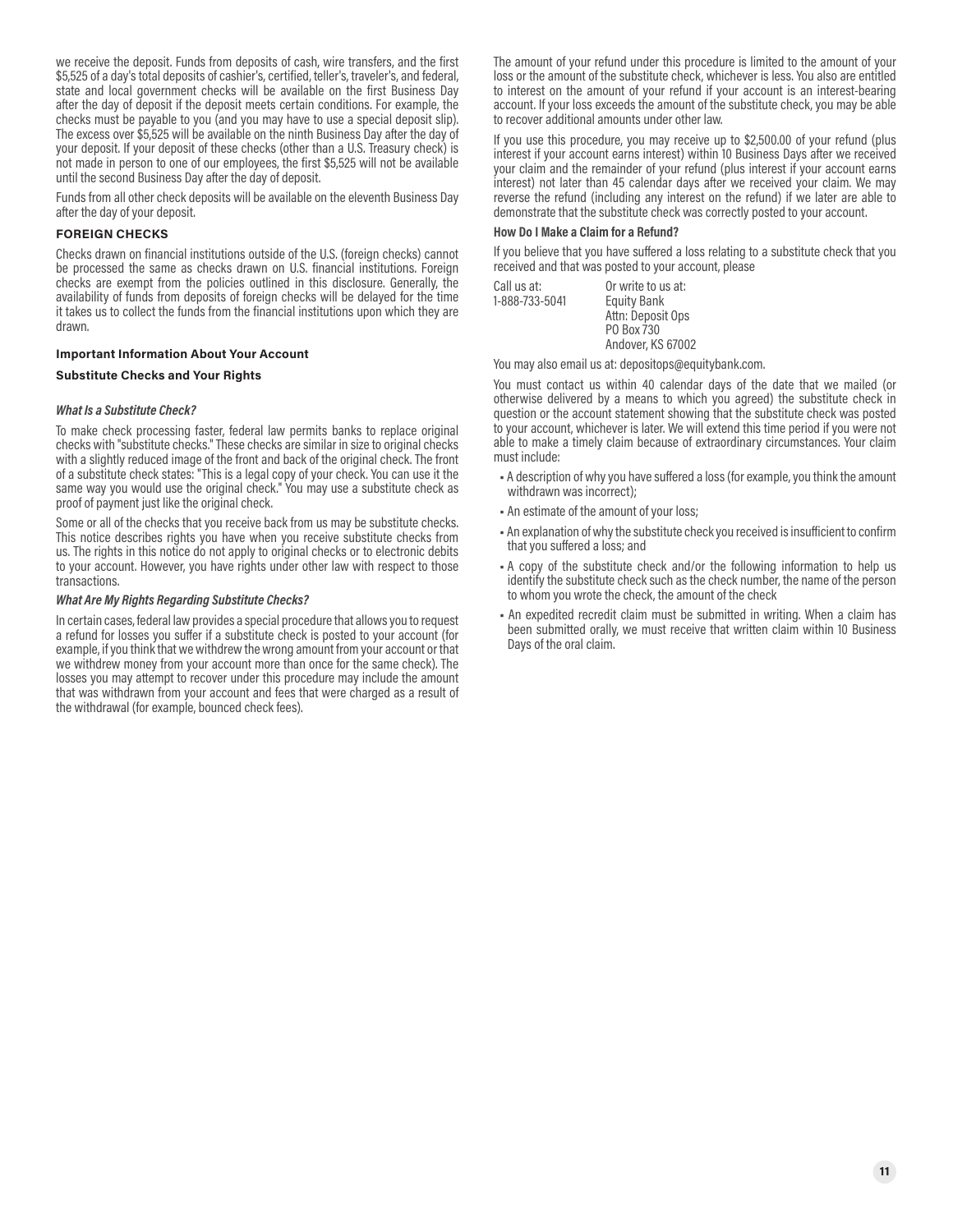# **Electronic Fund Transfer Services - Consumer**

## **ELECTRONIC FUND TRANSFER AGREEMENT AND DISCLOSURE**

For purposes of this disclosure and agreement the terms "we", "us" and "our" refer to Equity Bank. The terms "you" and "your" refer to the recipient of this disclosure and agreement.

The Electronic Fund Transfer Act and Regulation E require institutions to provide certain information to customers regarding electronic fund transfers (EFTs). This disclosure applies to any EFT service you receive from us related to an account established primarily for personal, family or household purposes. Examples of EFT services include direct deposits to your account, automatic regular payments made from your account to a third party and one-time electronic payments from your account using information from your check to pay for purchases or to pay bills. This disclosure also applies to the use of your ATM Card, Standard Debit Card, NE Oklahoma Consumer Debit Card, Private Banking Debit Card, Student Debit Card, or Premier Debit Card at automated teller machines (ATMs) and any networks described below.

**TERMS AND CONDITIONS**. The following provisions govern the use of electronic fund transfer (EFT) services through accounts held by Equity Bank which are established primarily for personal, family or household purposes. If you use any EFT services provided, you agree to be bound by the applicable terms and conditions listed below. Please read this document carefully and retain it for future reference.

## **ELECTRONIC FUND TRANSFER SERVICES PROVIDED**

#### **SERVICES PROVIDED THROUGH USE OF ATM CARD, STANDARD DEBIT CARD, or PRIVATE BANKING DEBIT CARD**

If you have received an electronic fund transfer card ("ATM Card", "Standard Debit Card", or "Private Banking Debit Card"- hereinafter referred to collectively as "ATM Card or Debit Card") from us you may use it for the type(s) of services noted below, and the following provisions are applicable:

**USING YOUR CARD AND PERSONAL IDENTIFICATION NUMBER ("PIN").** In order to assist us in maintaining the security of your account and the terminals, the ATM Card or Debit Card remains our property and may be revoked or canceled at any time without giving you prior notice. You agree not to use your ATM Card or Debit Card for a transaction that would cause your account balance to go below zero, or to access an account that is no longer available or lacks sufficient funds to complete the transaction, including any available line of credit. We will not be required to complete any such transaction, but if we do, we may, at our sole discretion, charge or credit the transaction to another account; you agree to pay us the amount of the improper withdrawal or transfer upon request.

Your ATM Card may only be used with your PIN. Certain transactions involving your Debit Card require use of your PIN. Your PIN is used to identify you as an authorized user. Because the PIN is used for identification purposes, you agree to notify Equity Bank immediately if your ATM Card or Debit Card is lost or if the secrecy of your PIN is compromised. You also agree not to reveal your PIN to any person not authorized by you to use your ATM Card or Debit Card or to write your PIN on your ATM Card or Debit Card or on any other item kept with your ATM Card or Debit Card. We have the right to refuse a transaction on your account when your ATM Card or Debit Card or PIN has been reported lost or stolen or when we reasonably believe there is unusual activity on your account.

The security of your account depends upon your maintaining possession of your ATM Card or Debit Card and the secrecy of your PIN. You may change your PIN if you feel that the secrecy of your PIN has been compromised. You may change your PIN by requesting an Easy PIN Reference Number at any Equity Bank branch location.

#### **ATM SERVICES**

**ATM CARD SERVICES.** The services available through use of your ATM Card are described below.

You may withdraw cash from your checking account(s), savings account(s), money market account(s), and NOW account(s).

You may transfer funds between your checking and savings accounts, checking and money market accounts, checking and NOW accounts, savings and money market accounts, savings and NOW accounts, and NOW accounts and money market accounts.

You may make balance inquiries on your checking account(s), savings account(s), money market account(s), and NOW account(s).

**DEBIT CARD SERVICES.** The services available through use of your Standard Debit Card, NE Oklahoma Consumer Debit Card, Private Banking Debit Card, Student Debit Card, and Premier Debit Card are described below.

STANDARD DEBIT CARD SERVICES - The following services are available through use of your Standard Debit Card: You may withdraw cash from your checking account(s), savings account(s), money market account(s), and NOW account(s).

You may transfer funds between your checking and savings accounts, checking and money market accounts, checking and NOW accounts, savings and money market accounts, savings and NOW accounts, and NOW accounts and money market accounts.

You may make balance inquiries on your checking account(s), savings account(s), money market account(s), and NOW account(s).

NE OKLAHOMA CONSUMER DEBIT CARD SERVICES - The following services are available through use of your NE Oklahoma Consumer Debit Card:

You may withdraw cash from your checking account(s), savings account(s), money market account(s), and NOW account(s).

You may transfer funds between your checking and savings accounts, checking and money market accounts, checking and NOW accounts, savings and money market accounts, savings and NOW accounts, and NOW accounts and money market accounts.

You may make balance inquiries on your checking account(s), savings account(s), money market account(s), and NOW account(s).

PRIVATE BANKING DEBIT CARD SERVICES - The following services are available through use of your Private Banking Debit Card:

You may withdraw cash from your checking account(s), savings account(s), money market account(s), and NOW account(s).

You may transfer funds between your checking and savings accounts, checking and money market accounts, checking and NOW accounts, savings and money market accounts, savings and NOW accounts, and NOW accounts and money market accounts.

You may make balance inquiries on your checking account(s), savings account(s), money market account(s), and NOW account(s).

STUDENT DEBIT CARD SERVICES - The following services are available through use of your Student Debit Card:

You may withdraw cash from your checking account(s), savings account(s), money market account(s), and NOW account(s).

You may transfer funds between your checking and savings accounts, checking and money market accounts, checking and NOW accounts, savings and money market accounts, savings and NOW accounts, and NOW accounts and money market accounts.

You may make balance inquiries on your checking account(s), savings account(s), money market account(s), and NOW account(s).

PREMIER DEBIT CARD SERVICES - The following services are available through use of your Premier Debit Card:

You may withdraw cash from your checking account(s), savings account(s), money market account(s), and NOW account(s).

You may transfer funds between your checking and savings accounts, checking and money market accounts, checking and NOW accounts, savings and money market accounts, savings and NOW accounts, and NOW accounts and money market accounts.

You may make balance inquiries on your checking account(s), savings account(s), money market account(s), and NOW account(s).

NETWORK. Your ability to perform the transactions or access the accounts set forth above depends on the location and type of ATM you are using and the network through which the transaction is being performed. A specific ATM or network may not perform or permit all of the above transactions.

Besides being able to use your ATM Card or Debit Card at our ATM terminals, you may access your accounts through the following network(s): Pulse, PLUS, and Cirrus.

#### **POINT OF SALE TRANSACTIONS**

You may use your ATM Card, Standard Debit Card, NE Oklahoma Consumer Debit Card, Private Banking Debit Card, Student Debit Card, or Premier Debit Card (''POS Access Card'') to purchase goods and services from merchants that have arranged to accept your POS Access Card as a means of payment (these merchants are referred to as "Participating Merchants"). Some Participating Merchants may permit you to receive cash back as part of your purchase. Purchases made with your POS Access Card, including any purchase where you receive cash, are referred to as "Point of Sale" transactions and will cause your "designated account" to be debited for the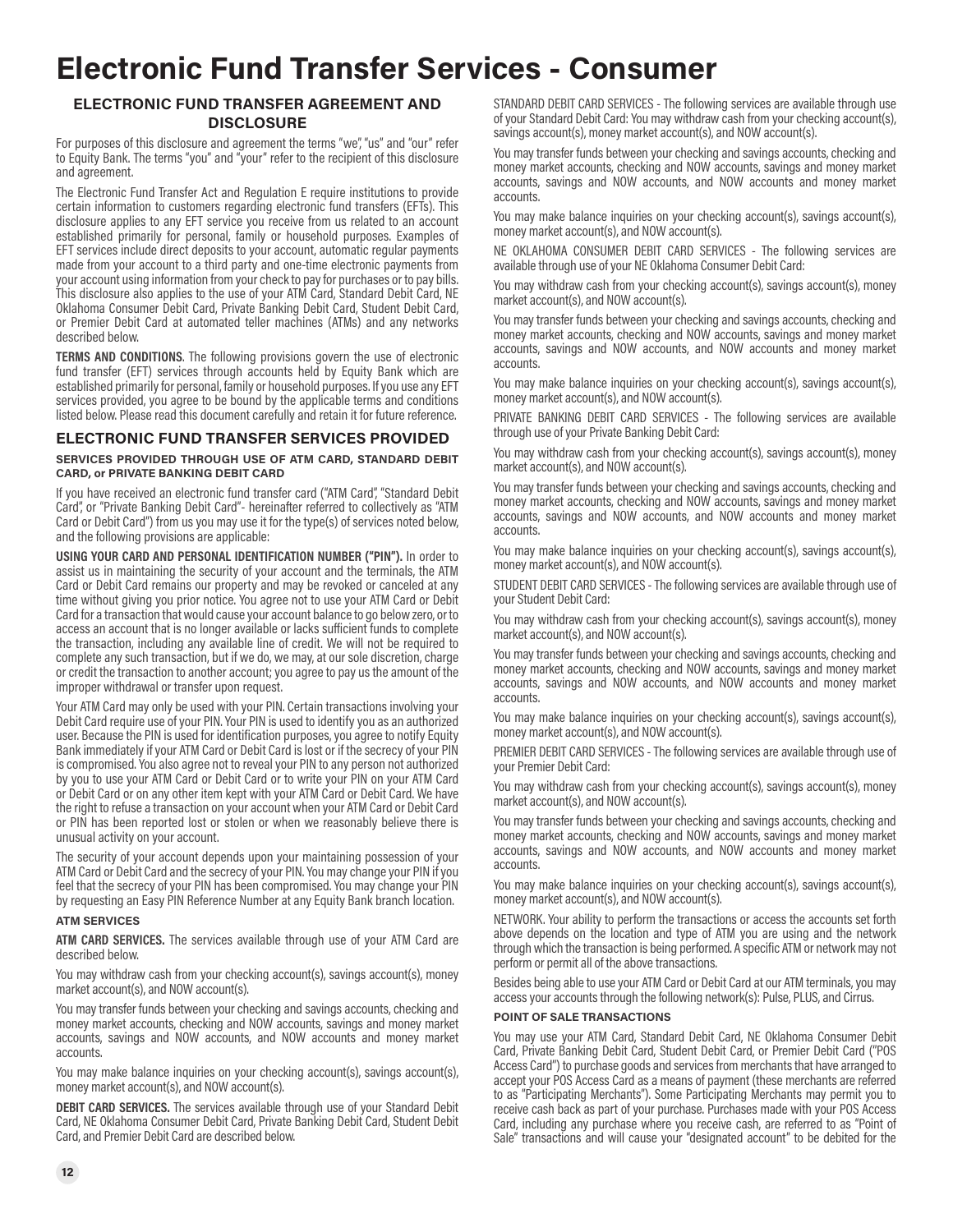amount of the purchase. The designated account for ATM Card transactions is your Checking, NOW, Money Market, or Savings Account. The designated account for Standard Debit Card transactions is your Checking, NOW, Money Market, or Savings Account. The designated account for NE Oklahoma Consumer Debit Card transactions is your Checking, NOW, Money Market, or Savings Account. The designated account for Private Banking Debit Card transactions is your Checking, NOW, Money Market, or Savings Account. The designated account for Student Debit Card transactions is your Checking, NOW, Money Market, or Savings Account. The designated account for Premier Debit Card transactions is your Checking, NOW, Money Market, or Savings Account.

In addition, your Standard Debit Card, NE Oklahoma Consumer Debit Card, Private Banking Debit Card, Student Debit Card, or Premier Debit Card may be used at any merchant that accepts MasterCard® debit cards for the purchase of goods and services. Your card may also be used to obtain cash from your designated account at participating financial institutions.

Each time you use your POS Access Card, the amount of the transaction will be debited from your designated account. We have the right to return any check or other item drawn against your account to ensure there are funds available to pay for the transactions. We may, but do not have to, allow transactions which exceed your available account balance or, if applicable, your available overdraft protection. If we do, you agree to pay the overdraft.

**CURRENCY CONVERSION - MasterCard®**. If you perform transactions with your card with the MasterCard® logo in a currency other than US dollars, MasterCard International Inc. will convert the charge into a US dollar amount. At MasterCard International they use a currency conversion procedure, which is disclosed to institutions that issue MasterCard®. Currently the currency conversion rate used by MasterCard® International to determine the transaction amount in US dollars for such transactions is generally either a government mandated rate or wholesale rate, determined by MasterCard International for the processing cycle in which the transaction is processed, increased by an adjustment factor established from time to time by MasterCard International. The currency conversion rate used by MasterCard International on the processing date may differ from the rate that would have been used on the purchase date or the cardholder statement posting date.

IMPORTANT ADDITIONAL FEE NOTICE: MasterCard charges an Internal Service Fee on all international transactions. Therefore, transactions completed with your MasterCard debit card will be subject to an International Service Assessment (ISA) Fee of 1.100% of the transaction amount when there is a currency conversion. If there is no currency conversion (the transaction is completed in the same currency as your country as cardholder), the ISA Fee will be 0.900% of the transaction amount.

#### **SERVICES PROVIDED THROUGH USE OF EQUITY BANK INFO LINE**

You may perform the following functions through use of Equity Bank Info Line.

You may initiate transfers of funds between your checking and savings accounts, checking and money market accounts, checking and NOW accounts, savings and money market accounts, savings and NOW accounts, and NOW accounts and money market accounts.

You may make balance inquiries on your checking account(s), savings account(s), money market account(s), and NOW account(s).

You may change your PIN via the telephone.

#### **PREAUTHORIZED TRANSFER SERVICES**

You may arrange for the preauthorized automatic deposit of funds to your checking account(s), savings account(s), money market account(s), and NOW account(s).

You may arrange for the preauthorized automatic payment of bills from your checking account(s), savings account(s), money market account(s), and NOW account(s).

#### **SERVICES PROVIDED THROUGH USE OF EQUITY BANK ON-LINE BANKING**

Equity Bank offers its customers use of our Equity Bank On-Line Banking service.

- You may transfer funds between your checking and savings account(s), checking and money market account(s), checking and NOW account(s), savings and money market account(s), savings and NOW account(s), and NOW account(s) and money market account(s).
- You may make loan payments to your Equity Bank loan from your Equity Bank deposit account.
- You may make balance inquiries on your checking account(s), savings account(s), money market account(s), NOW account(s), and any loans.
- You may view checks that have been presented for payment against your account.
- You may retrieve account statements on your accounts.
- You may change your account password.
- You may pay bills to businesses or individuals. You may initiate payments from

your checking account(s), savings account(s), money market account(s), or NOW account(s).

• Effective January 25, 2021, You may make transfers from your checking account(s), savings account(s), money market account(s), and NOW account(s) to accounts outside of Equity Bank using our external transfer service.

For more information about Internet Bill Pay and Internet Banking please visit www. equitybank.com, the Equity Bank location nearest you, or call the Bank at 1-888-733- 5041.

For more information about external transfers please refer to your online banking agreement available through the Equity Bank Application.

#### **ELECTRONIC CHECK CONVERSION**

You may authorize a merchant or other payee to make a one-time electronic payment from your checking account using information from your check to pay for purchases or to pay bills.

## **LIMITATIONS ON TRANSACTIONS**

#### **TRANSACTION LIMITATIONS – ATM CARD**

CASH WITHDRAWAL LIMITATIONS - You may withdraw up to \$505.00 through use of ATMs in any one day.

POINT OF SALE LIMITATIONS - You may buy up to \$100.00 worth of goods or services in any one day through use of our Point of Sale service.

#### **TRANSACTION LIMITATIONS - STANDARD DEBIT CARD**

CASH WITHDRAWAL LIMITATIONS - You may withdraw up to \$505.00 through use of ATMs in any one day.

POINT OF SALE LIMITATIONS - You may buy up to \$2,500.00 worth of goods or services in any one day through use of our Point of Sale service.

#### **TRANSACTION LIMITATIONS – PRIVATE BANKING DEBIT CARD**

CASH WITHDRAWAL LIMITATIONS - You may withdraw up to \$2,500.00 through use of ATMs in any one day.

POINT OF SALE LIMITATIONS - You may buy up to \$10,000.00 worth of goods or services in any one day through use of our Point of Sale service.

#### **OTHER LIMITATIONS**

Consumers with an Impact Checking or Impact Savings account are not allowed Bill Payment services through On-line Banking.

The terms of your account(s) may limit the number of withdrawals you may make each month. Restrictions disclosed at the time you opened your account(s), or sent to you subsequently will also apply to your electronic withdrawals and electronic payments unless specified otherwise.

Your Standard or Private Banking debit card can not be used at rental car companies. These types of transactions have been blocked for your security.

We reserve the right to impose limitations for security purposes at any time.

LIMITS ON TRANSFERS FROM CERTAIN ACCOUNTS. Federal regulation limits the number of checks, telephone transfers, online transfers and preauthorized electronic transfers to third parties (including Point of Sale transactions) from money market and savings type accounts. You are limited to six such transactions from each money market and/or savings type account(s) you have each statement period for purposes of making a payment to a third party or by use of a telephone or computer.

#### **NOTICE OF RIGHTS AND RESPONSIBILITIES**

The use of any electronic fund transfer services described in this document creates certain rights and responsibilities regarding these services as described below.

#### **RIGHT TO RECEIVE DOCUMENTATION OF YOUR TRANSFERS**

TRANSACTION RECEIPTS. Depending on the location of an ATM, you may not be given the option to receive a receipt if your transaction is \$15.00 or less. Upon completing a transaction of more than \$15.00, you will receive a printed receipt documenting the transaction (unless you choose not to get a paper receipt). These receipts (or the transaction number given in place of the paper receipt) should be retained to verify that a transaction was performed. A receipt will be provided for any transaction of more than \$15.00 made with your ATM Card or Debit Card at a Participating Merchant. If the transaction is \$15.00 or less, the Participating Merchant is not required to provide a receipt.

PERIODIC STATEMENTS. If your account is subject to receiving a monthly statement, all EFT transactions will be reported on it. If your account is subject to receiving a statement less frequently than monthly, then you will continue to receive your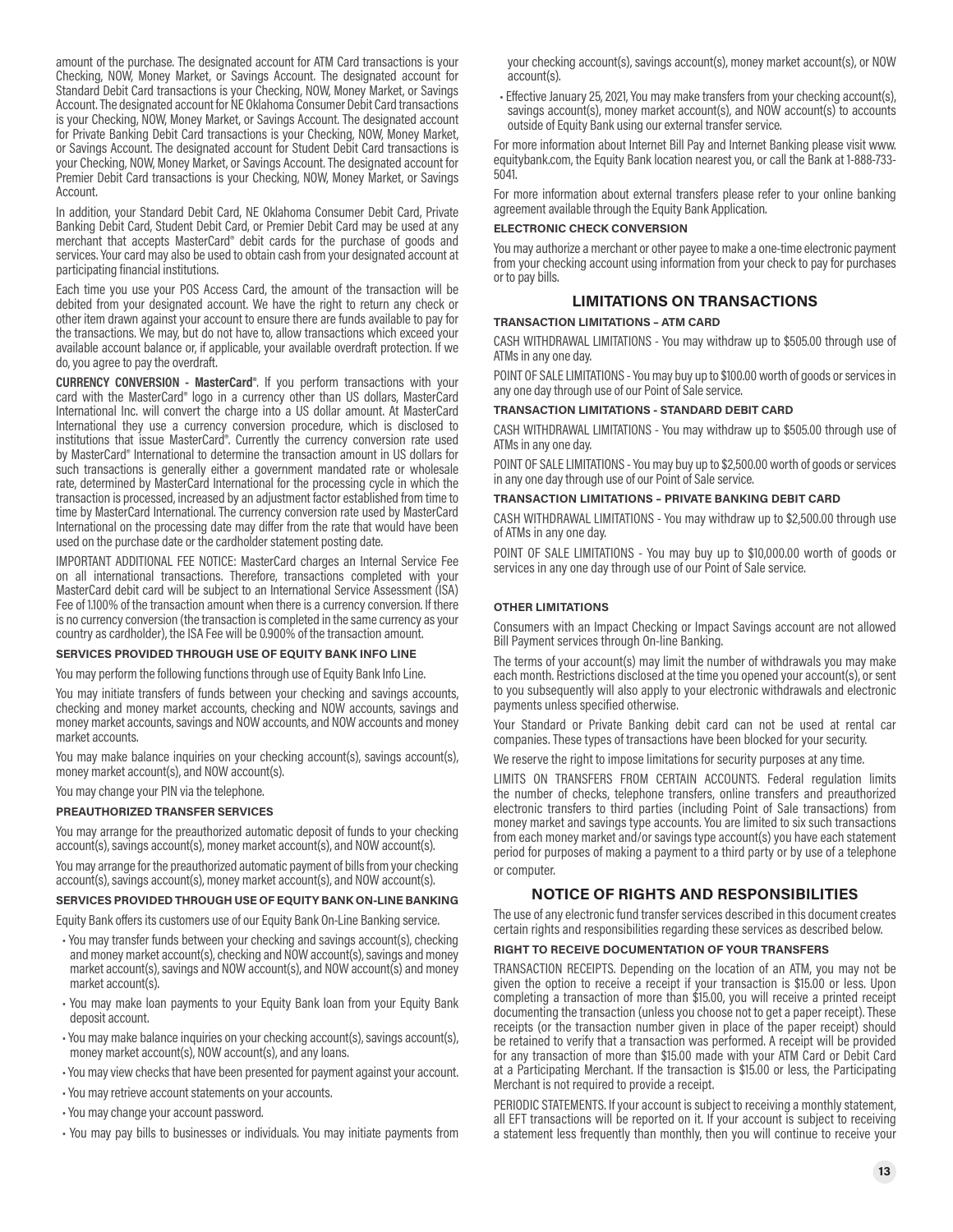statement on that cycle, unless there are EFT transactions, in which case you will receive a monthly statement. In any case you will receive your statement at least quarterly.

PREAUTHORIZED DEPOSITS. If you have arranged to have direct deposits made to your account at least once every 60 days from the same person or company:

• You can call us at 1-888-733-5041 to find out whether or not the deposit has been made.

#### **RIGHTS REGARDING PREAUTHORIZED TRANSFERS**

RIGHTS AND PROCEDURES TO STOP PAYMENTS. If you have instructed us to make regular preauthorized transfers out of your account, you may stop any of the payments. To stop a payment,

| Call us at:    | Or write to:      |
|----------------|-------------------|
| 1-888-733-5041 | Equity Bank       |
|                | PO Box 730        |
|                | Andover, KS 67002 |

We must receive your call or written request at least three (3) business days prior to the scheduled payment. If you call, please have the following information ready: your account number, the date the transfer is to take place, to whom the transfer is being made and the amount of the scheduled transfer. If you call, we will require you to put your request in writing and deliver it to us within fourteen (14) days after you call.

NOTICE OF VARYING AMOUNTS. If you have arranged for automatic periodic payments to be deducted from your checking or savings account and these payments vary in amount, you will be notified by the person or company you are going to pay ten days prior to the payment date of the amount to be deducted. You may choose instead to get this notice only when the payment would differ by more than a certain amount from the previous payment, or when the amount would fall outside certain limits that you set.

OUR LIABILITY FOR FAILURE TO STOP PREAUTHORIZED TRANSFER PAYMENTS. If you order us to stop one of the payments and have provided us with the information we need at least three (3) business days prior to the scheduled transfer, and we do not stop the transfer, we will be liable for your losses or damages.

#### **YOUR RESPONSIBILITY TO NOTIFY US OF LOSS OR THEFT**

If you believe your ATM Card or Debit Card or PIN or internet banking access code has been lost or stolen, call us at:

1-888-733-5041 Or write to: (9:00 am - 5:00 pm M-F) Equity Bank

PO Box 730 Andover, KS 67002

You should also call the number or write to the address listed above if you believe a transfer has been made using the information from your check without your permission.

#### **CONSUMER LIABILITY**

Tell us at once if you believe your ATM Card or Debit Card or PIN or internet banking access code has been lost or stolen, or if you believe that an electronic fund transfer has been made without your permission using information from your check. Telephoning is the best way of keeping your possible losses down.

FOR CARDS. If someone uses your ATM Card or Debit Card without your permission, your liability will not exceed \$50.00 if you notify us within two (2) business days after learning of the loss or theft of the ATM Card or Debit Card If you fail to notify us within this time frame, you can lose as much as \$500.00.

FOR UNAUTHORIZED TRANSFERS. If your statement shows transfers you did not make, including those made by card, code, or other means, tell us at once. If you do not tell us within sixty (60) days after the periodic statement or receipt was transmitted to you, you may not receive back any of the money you lost after the sixty (60) days, and therefore, you could lose all the money in your account (plus your maximum overdraft line of credit, if applicable), if we can prove that we could have stopped someone from taking the money had you given us notice in time.

If a good reason (such as a long trip or hospital stay) keeps you from giving the notice, we will extend the time period.

#### **CONSUMER LIABILITY FOR UNAUTHORIZED TRANSACTIONS INVOLVING STANDARD DEBIT CARD OR ATM CARD**

The limitations on your liability for unauthorized transactions described above generally apply to all electronic fund transfers. However, different limitations apply to transactions involving your card with the MasterCard® logo. These limits apply to all unauthorized transactions processed through your MasterCard® logo card.

If you notify us about an unauthorized transaction involving your Standard Debit

Card or ATM Card within (4) business days after learning of the loss or theft, zero liability will be imposed on you for the unauthorized transaction. In order to qualify for the zero liability protection, you must have exercised reasonable care in safeguarding your card from the risk of loss or theft, you must not have reported two or more incidents of unauthorized use within the preceding twelve (12) months, and your account must be in good standing. Otherwise your liability for unauthorized transactions will not exceed the liability described under "Consumer Liability" above.

#### **ILLEGAL USE OF DEBIT CARD.**

You agree not to use your Debit Card for any illegal transactions, including internet gambling and similar activities.

#### **IN CASE OF ERRORS OR QUESTIONS ABOUT YOUR TRANSACTIONS**

In case of errors or questions about your electronic fund transfers,

| Call us at:    | Or write to:              | Or email us at:           |
|----------------|---------------------------|---------------------------|
| 1-888-733-5041 | Equity Bank<br>PO Box 730 | depositops@equitybank.com |
|                |                           |                           |
|                | Andover, KS 67002         |                           |

Or use the current information on your most recent account statement.

Notification should be made as soon as possible if you think your statement or receipt is wrong or if you need more information about a transaction listed on the statement or receipt. You must contact Equity Bank no later than 60 days after it sent you the first statement on which the problem or error appears. You must be prepared to provide the following information:

- Your name and account number.
- A description of the error or transaction you are unsure about along with an explanation as to why you believe it is an error or why you need more information.
- The dollar amount of the suspected error.

If you provide oral notice, you will be required to send in your complaint or question in writing within ten (10) business days.

We will determine whether an error occurred within ten (10) business days (twenty (20) business days for new accounts) after we hear from you and will correct any error promptly. If we need more time, however, we may take up to forty-five (45) days (ninety (90) days for new accounts and foreign initiated or Point of Sale transfers) to investigate your complaint or question. If we decide to do this, we will credit your account within ten (10) business days (twenty (20) business days for new accounts) for the amount which you think is in error, so that you will have the use of the money during the time it takes to complete our investigation. If we ask you to put your complaint or question in writing and we do not receive it within ten (10) business days, we may not credit your account. The extended time periods for new accounts apply to all electronic fund transfers that occur within the first thirty (30) days after the first deposit to the account is made, including those for foreign initiated or Point of Sale transactions.

We will tell you the results within three (3) business days after completing our investigation. If we decide that there was no error, we will send you a written explanation.

You may ask for copies of the documents that we used in our investigation.

#### **LIABILITY FOR FAILURE TO COMPLETE TRANSACTION**

If we do not complete a transfer to or from your account on time or in the correct amount according to our agreement with you, we will be liable for your losses or damages as provided by law. However, there are some exceptions. We will NOT be liable, for instance:

- If through no fault of ours, you do not have enough money in your account to make the transfer.
- If the transfer would result in your exceeding the credit limit on your line of credit, if you have one.
- If the electronic terminal was not working properly and you knew about the breakdown before you started the transfer.
- If circumstances beyond our control (such as fire or flood, computer or machine breakdown, or failure or interruption of communications facilities) prevent the transfer, despite reasonable precautions we have taken.
- If we have terminated our Agreement with you.
- When your ATM Card or Debit Card has been reported lost or stolen or we have reason to believe that something is wrong with a transaction.
- If we receive inaccurate or incomplete information needed to complete a transaction.
- In the case of preauthorized transfers, we will not be liable where there is a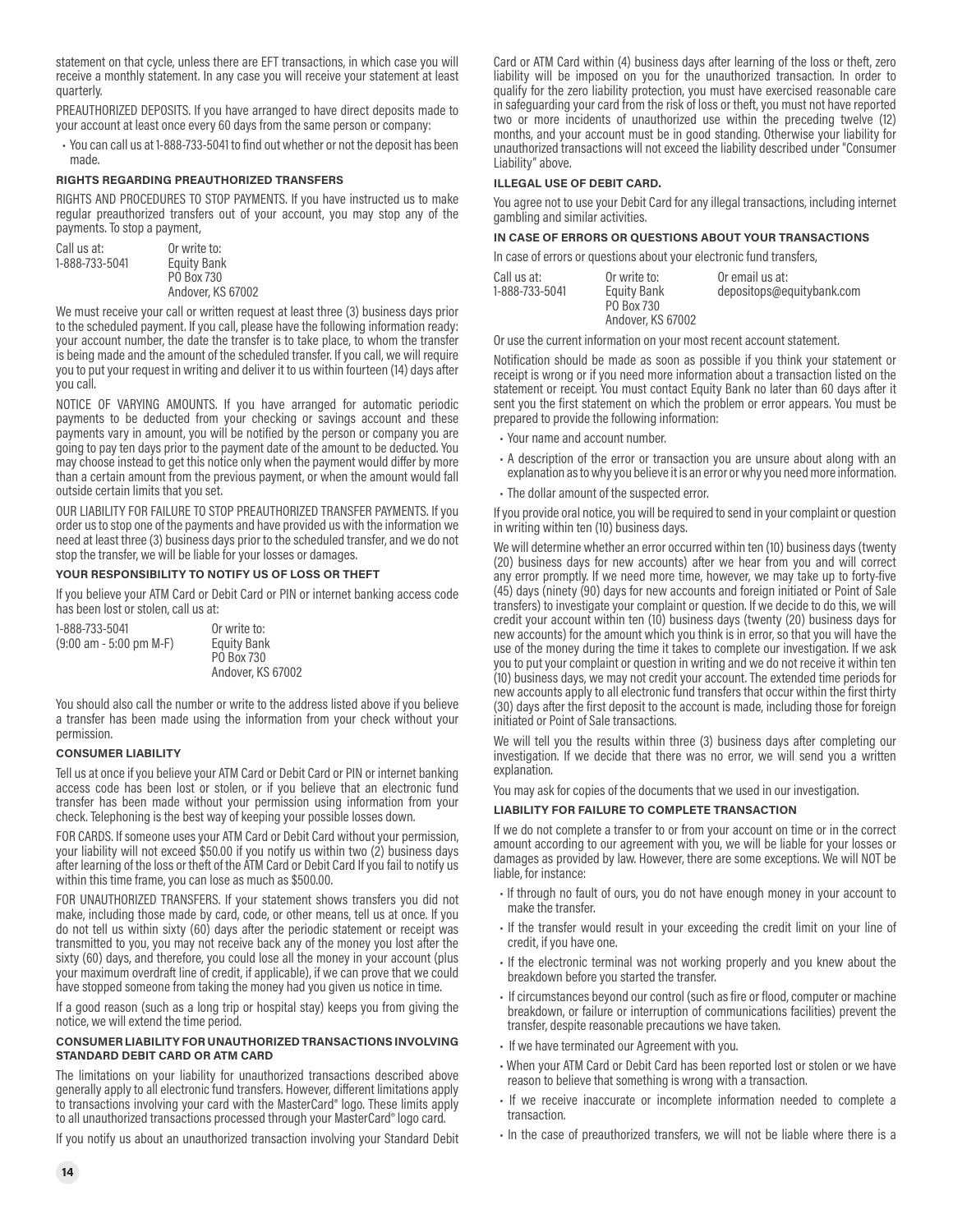breakdown of the system which would normally handle the transfer.

- If the funds in the account are subject to legal action preventing a transfer to or from your account.
- If the electronic terminal does not have enough cash to complete the transaction. There may be other exceptions provided by applicable law.

There may be other exceptions provided by applicable law.

## **CHARGES FOR TRANSFERS OR THE RIGHT TO MAKE TRANSFERS**

| Automatic Overdraft Protection Transfer between Deposit Accounts -<br>per transfer | \$10.00 |
|------------------------------------------------------------------------------------|---------|
| Overdraft Transfer from Line of Credit - per transfer                              | \$11,00 |
| External Transfer - per transfer                                                   | \$2.55  |
| Automatic Loan Transfer Payments                                                   | FRFF    |

#### **CARD FEES**

The following fees and charges may be imposed on your attached account.

| <b>ATM Card Replacement</b>            | \$5,00      |
|----------------------------------------|-------------|
| Debit Card Replacement                 | \$5,00      |
| PIN Replacement for ATM or Debit Cards | \$5,00      |
| My Debit Card Design                   | <b>FRFF</b> |
| My Debit Card Design Card Replacement  | \$5,00      |

## **DISCLOSURE OF ACCOUNT INFORMATION**

You agree that merchant authorization messages transmitted in connection with Point of Sale transactions are permissible disclosures of account information, and you further agree to release Equity Bank and hold it harmless from any liability arising out of the transmission of these messages.

We will disclose information to third parties about your account or electronic fund transfers made to your account:

1. Where necessary to complete a transfer or to investigate and resolve errors involving the transfer(s); or

2. In order to verify the existence and condition of your account for a third party such as a credit bureau or merchant; or

3. In order to comply with government agency or court orders; or

4. With your consent.

#### **DEFINITION OF BUSINESS DAY**

Business days are Monday through Friday excluding holidays.

#### **AMENDING OR TERMINATING THE AGREEMENT**

We may change or amend any of the terms and conditions of the Agreement and those portions of the applicable fee schedules which relate to EFT services, at any time upon at least 21 days written notice to you prior to the effective date of the change or amendment. Your failure to timely furnish notice as set forth in the written notice shall be deemed to be your acceptance of such change or amendment. If you do not agree to abide by a change or amendment, you must notify Equity Bank of the fact prior to the effective date of the change or amendment and cancel this Agreement. Equity Bank may cancel this Agreement at any time, without giving you prior notice. If you or Equity Bank cancels this Agreement at any time, you shall surrender your ATM Card or Debit Card and you may no longer use any of Equity Bank's EFT services other than the automated clearing house transfer services set forth above.

#### **NOTICE OF ATM SAFETY PRECAUTIONS**

SAFETY PRECAUTIONS FOR ATM TERMINAL USAGE. Please keep in mind the following basic safety tips whenever you use an ATM:

- Have your ATM Card or Debit Card ready to use when you reach the ATM. Have all of your forms ready before you get to the machine. Keep some extra forms (envelopes) at home for this purpose.
- If you are new to ATM usage, use machines close to or inside a financial institution until you become comfortable and can conduct your usage quickly.
- If using an ATM in an isolated area, take someone else with you if possible. Have them watch from the car as you conduct your transaction.
- Do not use ATMs at night unless the area and machine are well-lighted. If the lights are out, go to a different location.
- If someone else is using the machine you want to use, stand back or stay in your car until the machine is free. Watch out for suspicious people lurking around ATMs, especially during the times that few people are around.
- When using the machine, stand so you block anyone else's view from behind.
- If anything suspicious occurs when you are using a machine, cancel what you are doing and leave immediately. If going to your car, lock your doors.
- Do not stand at the ATM counting cash. Check that you received the right amount later in a secure place, and reconcile it to your receipt then.
- Keep your receipts and verify transactions on your account statement. Report errors immediately. Do not leave receipts at an ATM location.

## **ADDITIONAL PROVISIONS**

Your account is also governed by the terms and conditions of other applicable agreements between you and Equity Bank.

You agree not to reveal your PIN to any person not authorized by you to access your account.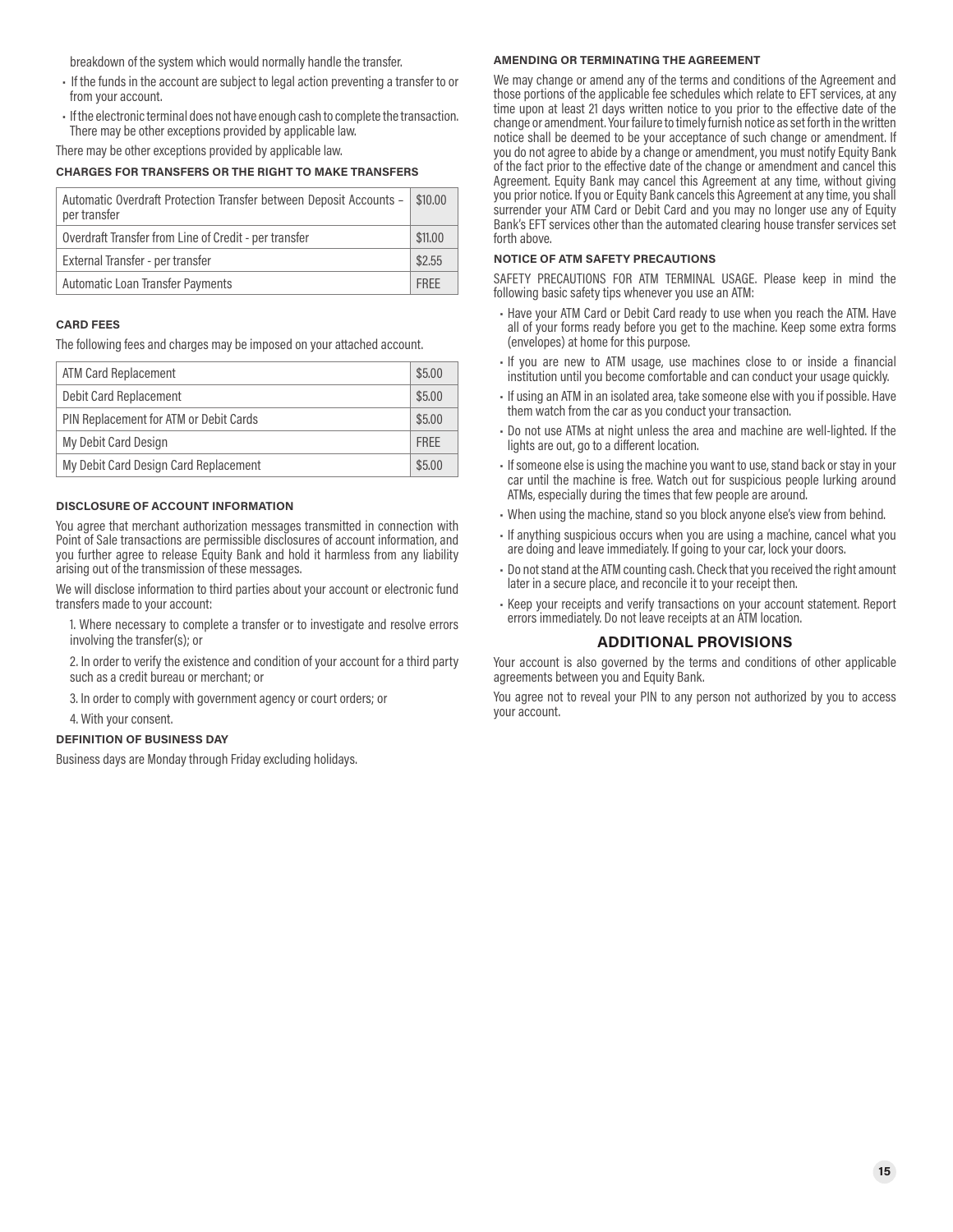# **Courtesy Pay - Consumer**

Unanticipated expenses pop up—and sometimes you don't realize that there's not enough cash in your checking account to cover a transaction or clear a check. As you know, having a check returned due to insufficient funds is costly and inconvenient.

Equity Bank offers discretionary Courtesy Pay services on most checking accounts, upon approval. We've enclosed a separate notice with this guidebook to walk you through the service, including terms, conditions, and what you need to know about overdrafts and overdraft fees. The current Overdraft Service limit on your ASB&T account will remain in place after your account changes to an Equity Bank account. With questions, please contact us at 1-888-733-5041.

#### **For what you need to know about overdrafts, visit equitybank.com/courtesy-pay.**

## **Customer Policy**

There are several ways your account can become overdrawn, such as (1) the payment of checks, electronic funds transfers or other withdrawal requests; (2) payments authorized by you (i.e. signature-based point of sale transactions); (3) the return of unpaid items deposited by you; (4) bank service charges; or (5) the deposit of items which, according to the bank's Funds Availability Policy, are treated as not yet available or finally paid.

While we are not obligated to pay any item presented for payment if your account does not contain enough money as determined by your account ledger balance at the end of the day, as long as you maintain your account in "good standing," we may approve your overdraft items within your current available Courtesy Pay limit as a non-contractual courtesy. For overdraft privilege consideration, your account is in "good standing" if you (1) deposit enough money to bring your account to a positive end-of-day ledger balance at least once every 30 calendar days (including the payment of all bank fees and charges); (2) avoid excessive overdrafts suggesting the use of Courtesy Pay as a continuing line of credit; and (3) have no legal orders, levies or liens against your account.

In the normal course of business, we generally pay electronic transactions, including electronic bill pay, ACH, wires, electronic checks, ATM transactions, and debit card transactions first and then checks high to low, per the bank's policy. We reserve the right to change the order of payment without notice to you if we suspect fraud or possible illegal activity affecting your account. Also, please be aware that the order in which we pay your items may create multiple overdraft items in a single banking day and you will be charged our Overdraft Charge of \$34.98 for each overdraft item presented. This includes ACH or check transactions that a merchant has already presented to the bank and we have returned for an insufficient ledger balance. If your end-ofday balance, according to our records, is \$5 or less overdrawn, you will not incur an overdraft charge. A continuous Overdraft Fee of \$5 per day will be charged beginning the eighth day overdrawn, excluding weekend days and bank holidays. There is a daily cap of \$174.90 per day (five transactions) on overdraft and return item charges.

You may opt out of the privilege at any time, but you are responsible for any overdrawn balances at the time of opting out. Normally, we will not approve an overdraft for you in excess of the predetermined amount assigned to your account type. So as not to exceed your limit, please note that the amount of the overdraft plus the bank's Overdraft Charge of \$34.98 per item and the continuous Overdraft Fee of \$5 per day will be deducted from the overdraft limit.

We may refuse to pay an overdraft item at any time even though we may have previously paid overdrafts for you. For example, we typically do not pay overdraft items if your account is not in good standing as defined above, or, if based upon our review of your account management, we determine that you are using Courtesy Pay excessively or seem to be using Courtesy Pay as a regular line of credit. You will be charged a Returned Check Charge of \$34.98 each time a transaction or item is presented and returned. (This includes ACH or check transactions that a merchant has already presented to the Bank and we have returned for an insufficient ledger balance.)

We will notify you promptly of any non-sufficient funds items paid or returned that you may have; however, we have no obligation to notify you before we pay or return any item. The amount of any overdraft including our Overdraft Charge of \$34.98, the continuous Overdraft Fee of \$5 per day will be deducted from the overdraft limit and/or a Returned Check Charge of \$34.98 that you owe us is due and payable upon demand. Even if we do not ask you for payment, you must repay us, no later than 30 calendar days after the creation of the overdraft. If there is an overdraft on an account with more than one owner on the signature card, each owner and agent, if applicable, is jointly and severally liable for all overdrafts including all fees charged.

Courtesy Pay should not be viewed as an encouragement to overdraw your account. To avoid fees, we encourage you to keep track of account ledger balance by entering all items in your check register, reconcile your checkbook regularly, and manage your finances responsibly. If you would like to have this service removed from your account, please call 1-888-733-5041.

Essential, Elite, and Senior Checking Accounts will have a limit of \$100. The limit for Preferred Checking Accounts will start at \$100, then increase to \$500. Please note that your Courtesy Pay limit may be available for each item paid under the limit created by checks and other transactions made using your checking account number, such as a teller withdrawal, an automatic payment (ACH) transaction, or automatic bill payment and recurring debit card payment. Also, at your request, we may authorize and pay ATM transfers or withdrawals and everyday debit card purchases using your limit. Your available balance may be affected by authorizations which could create additional overdrafts and associated fees when transactions are paid, and you have and insufficient ledger balance. When you ask for your account ledger balance, please remember the amount we show you does not include your overdraft limit.

LIMITATIONS: Courtesy Pay is a non-contractual courtesy that is available to individually/jointly owned accounts in good standing for personal use. Equity Bank reserves the right to limit participation to one account per household and to suspend, revoke or discontinue this service without prior notice. If your limit is suspended, unless we notify you otherwise or you request this service be removed from your account, your limit will be made available to cover overdrafts again the first business day after you bring your account to a positive end-of-day balance. If you receive a direct deposit of your monthly Social Security payment into your checking account and do not want Courtesy Pay eligibility, you must advise us to prevent us paying your overdrafts with these funds. Courtesy Pay does not apply to everyday debit card transactions or ATM transactions. Please see your banker to add this feature to your consumer debit card.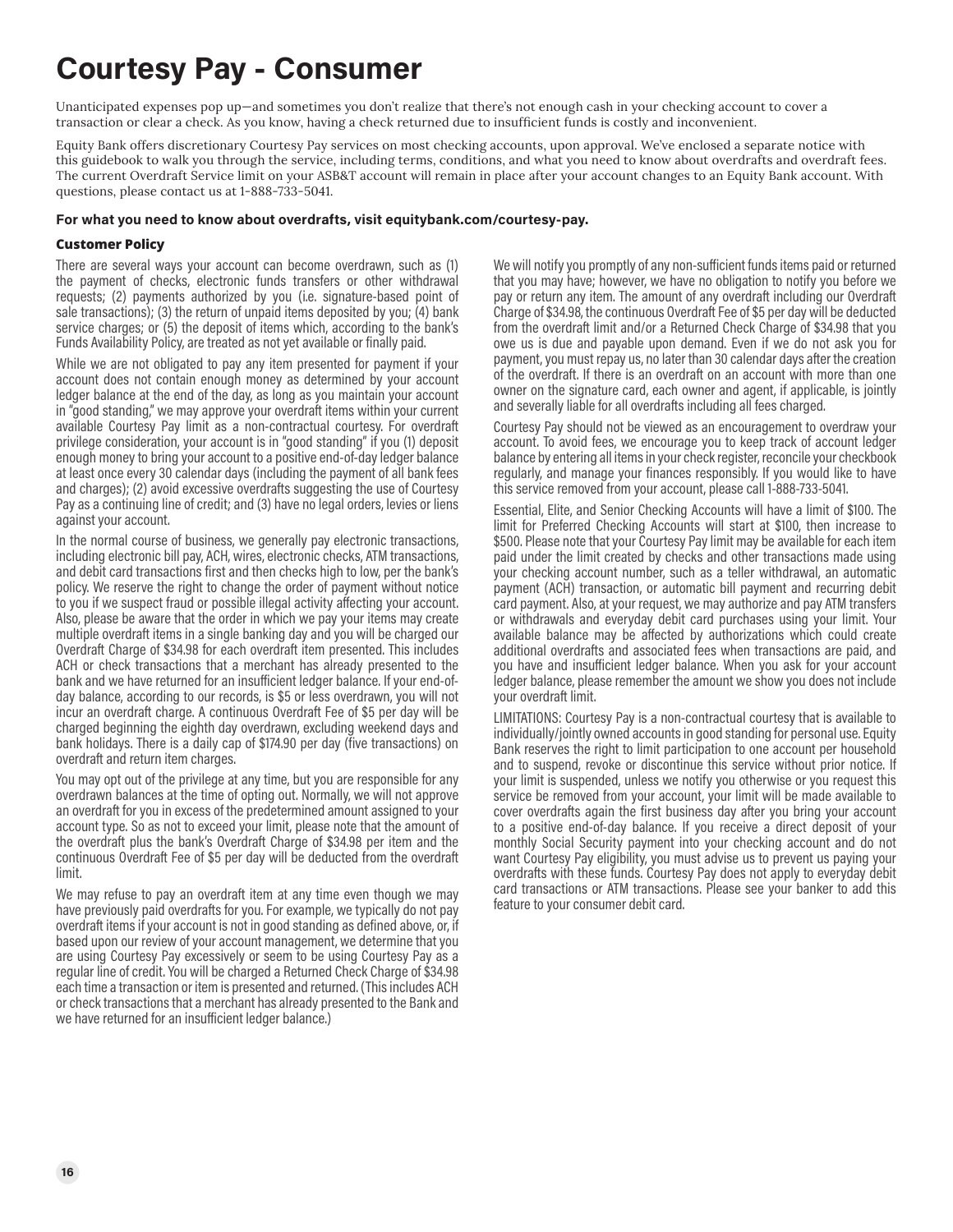# **Customer Services - Consumer**

Please see below for all of our services and the market price. Don't fret - in almost all cases, we're working to make sure your accounts function for you just as they have in past.

This includes the complimentary services you expect – plus cool extras like mobile deposit, online bill pay, and custom debit cards. If you have any questions about our charges or other services you can add to your account, let us know.

Remember – we never forget it's your money.

| <b>Service Description</b>                                   | <b>Price</b>                                                | <b>Service Description</b>                                                                          | <b>Price</b>             |
|--------------------------------------------------------------|-------------------------------------------------------------|-----------------------------------------------------------------------------------------------------|--------------------------|
| Account Reconciliation - per hour                            | \$35,00                                                     | Paper Statement Charge - per month                                                                  | \$5,00                   |
| Account Research - per hour                                  | \$35,00                                                     | PIN Replacement for ATM/Debit Cards                                                                 | \$5,00                   |
| Archive Statement Copies - each                              | \$5.00                                                      | Safe Deposit Box Lock Drilling                                                                      | Varies                   |
| <b>ATM/Debit Card Replacement</b>                            | \$5.00                                                      | Safe Deposit Box Lost Key - each                                                                    | \$10,00                  |
| Bagged Coin for Deposit - per bag                            | \$2,50                                                      | Statement Printout - each                                                                           | \$5,00                   |
| Bank Bag (Zipper)                                            | First Free, after: \$5.00                                   | Stop Payment Fee - each                                                                             | \$34.98                  |
| Bank Bag (Locked) - each                                     | \$25,00                                                     | Telephone Balance Inquiry with Equity Bank Representative -<br>per inquiry                          | \$1.00                   |
| Cashier's Checks - each                                      | \$5,00                                                      | Transfer Charge, Transfer of Funds by Phone with Equity Bank                                        | \$2.00                   |
| Check printing fees                                          | Vary by the style of check<br>ordered                       | Representative - per transfer                                                                       |                          |
| Collection Items, Incoming/Outgoing - each                   | \$30.00                                                     | Transfer Charge, Automatic Overdraft Protection Transfer<br>between Deposit Accounts - per transfer | \$10,00                  |
| Copies of Checks - each                                      | \$1.00                                                      | Transfer Charge, Overdraft Transfer from Line of Credit - per<br>transfer                           | \$11.00                  |
| Coin and Currency Order                                      | \$3.00, \$0.10, \$0.25<br>Per-Order, Per-Roll,<br>Per-Strap | Transfer Charge, Transfer of Funds to External Account - per<br>transfer                            | \$2,55                   |
| Counter Checks - each                                        | \$1.00                                                      | Wire Fee, Incoming Transfers - each                                                                 | \$10.00                  |
| <b>Customized Debit Card</b>                                 | <b>FREE</b>                                                 | Wire Fee, Outgoing Transfers - each                                                                 | \$20.00                  |
| Deposit Return Item - each                                   | \$5.00                                                      | Wire Fee, International Incoming Transfer - each                                                    | \$50.00                  |
| Early Account Closure, Within 3 Months of Opening<br>Account | \$25,00                                                     | Wire Fee, International Outgoing Transfer - each                                                    | \$50.00                  |
| Foreign Checks - each check for deposit                      | \$30,00                                                     | Wire Fee, Incoming Non-Customer                                                                     | Not a service<br>offered |
| Garnishment - Levy - each                                    | \$75.00                                                     | Wire Fee, Outgoing Non-Customer                                                                     | Not a service<br>offered |
| IRA Transfer/Direct Rollover                                 | \$25.00                                                     |                                                                                                     |                          |
| Money Orders - each                                          | \$2,00                                                      |                                                                                                     |                          |

| <b>Overdrafts and Returned Item Fees</b>                                                                                                                                                                                                                                                                                                                                                                                                                                                                                                                                                                                         | Charge  |
|----------------------------------------------------------------------------------------------------------------------------------------------------------------------------------------------------------------------------------------------------------------------------------------------------------------------------------------------------------------------------------------------------------------------------------------------------------------------------------------------------------------------------------------------------------------------------------------------------------------------------------|---------|
| Overdraft Charge/Return Check Charge - each<br>You will be charged an Overdraft Charge for an overdraft item paid if your account's daily ending balance is overdrawn by more than \$5.00. You will be charged a<br>Return Check Charge for each returned item. No more than \$174.90 or five Overdraft or Return Check Charges will be applied on any one business day*.<br>Overdraft Charge applies to overdrafts created by a check, in-person withdrawal, ATM withdrawal, Debit Card transactions or other electronic means.<br>Return Check Charge applies to an item returned due to insufficient funds.<br>*Consumer Only | \$34.98 |
| Overdraft Charge (Continuous Overdraft) - per day. Assessed on the eighth consecutive overdrawn business day your account is in an overdrawn status.<br>Business days don't include Saturday, Sunday or Bank Holidays.                                                                                                                                                                                                                                                                                                                                                                                                           | \$5,00  |

#### **Dormant Accounts**

For Checking Accounts: A dormant service charge of \$5 per month will be charged after 12 months of no activity or communication and your balance is lower than \$500. For Savings and Money Market Accounts: A dormant service charge of \$5 per month will be charged after 36 months of no activity or communication and your balance is lower than \$500.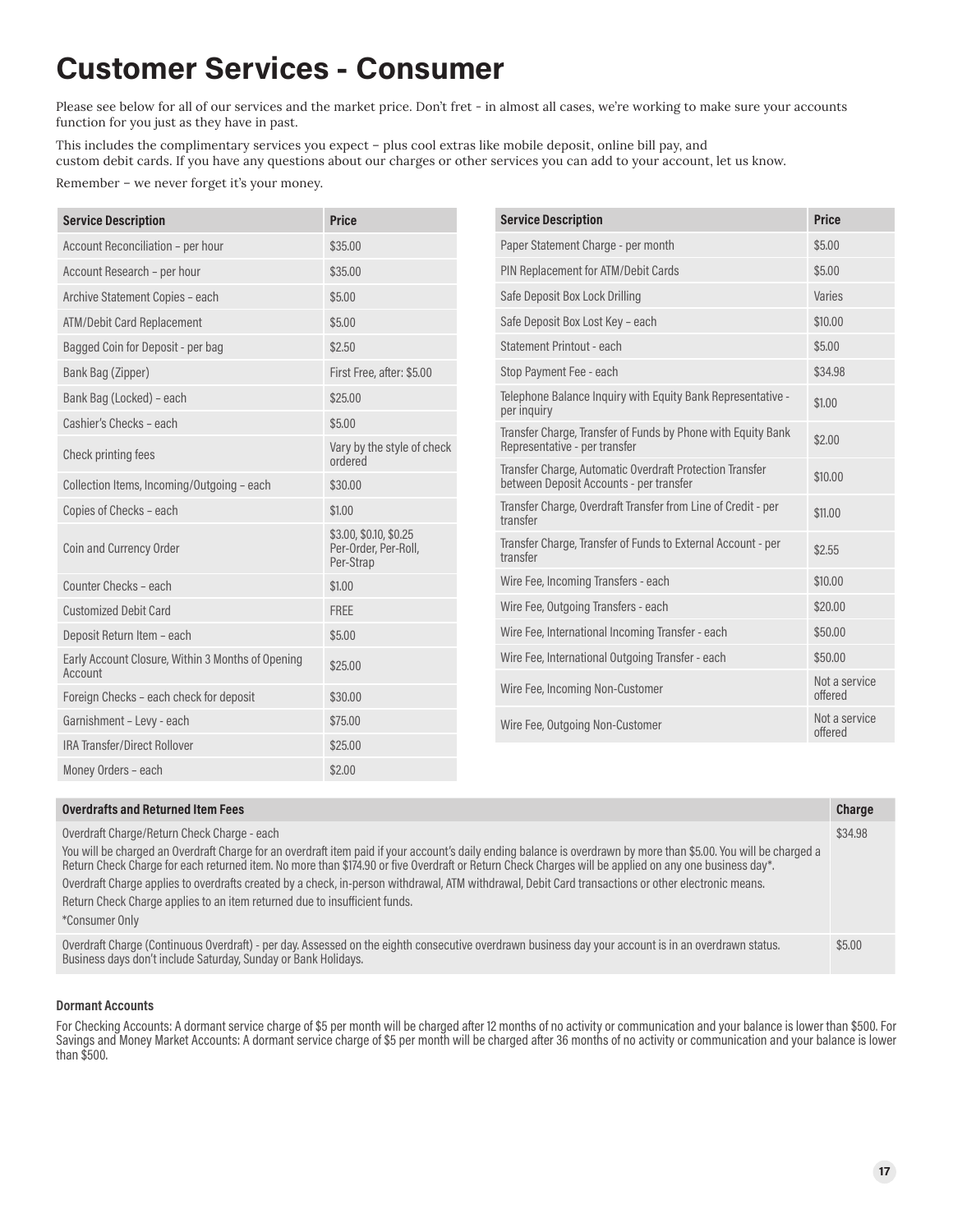# **Privacy Notice** Revised March 2021

| <b>FACTS</b> | What does Equity Bank do with your personal information?                                                                                                                                                                                                                                                     |
|--------------|--------------------------------------------------------------------------------------------------------------------------------------------------------------------------------------------------------------------------------------------------------------------------------------------------------------|
| Why?         | Financial companies choose how they share your personal information. Federal law gives consumers the right to limit some<br>but not all sharing. Federal law also requires us to tell you how we collect, share, and protect your personal information.                                                      |
|              | Please read this notice carefully to understand what we do.                                                                                                                                                                                                                                                  |
| What?        | The types of personal information we collect and share depend on the product or service you have with us. This information<br>can include:                                                                                                                                                                   |
|              | • Social Security number and income                                                                                                                                                                                                                                                                          |
|              | • Account balances and Payment history                                                                                                                                                                                                                                                                       |
|              | • Credit history and Credit scores                                                                                                                                                                                                                                                                           |
|              | When you are no longer our customer, we continue to share your information as described in this notice.                                                                                                                                                                                                      |
| How?         | All financial companies need to share customers' personal information to run their everyday business. In the section below,<br>we list the reasons financial companies can share their customers' personal information; the reasons Equity Bank chooses<br>to share; and whether you can limit this sharing. |

| Reasons we can share your personal information.                                                                                                                                         | <b>Does Equity Bank share?</b> | Can you limit<br>this sharing? |
|-----------------------------------------------------------------------------------------------------------------------------------------------------------------------------------------|--------------------------------|--------------------------------|
| For our everyday business purposes-<br>such as to process your transactions, maintain your account(s), respond to court orders<br>and legal investigations, to report to credit bureaus | Yes                            | N <sub>0</sub>                 |
| For our marketing purposes-<br>to offer our products and services to you                                                                                                                | Yes                            | N <sub>0</sub>                 |
| For joint marketing with other financial companies                                                                                                                                      | <b>Yes</b>                     | N <sub>0</sub>                 |
| For our affiliates' everyday business purposes-<br>information about your transactions and experiences                                                                                  | <b>Yes</b>                     | N <sub>0</sub>                 |
| For our affiliates' everyday business purposes-<br>information about your creditworthiness                                                                                              | N <sub>0</sub>                 | We don't share                 |
| For our affiliates to market to you                                                                                                                                                     | N <sub>o</sub>                 | We don't share                 |
| For nonaffiliates to market to you                                                                                                                                                      | N <sub>o</sub>                 | We don't share                 |